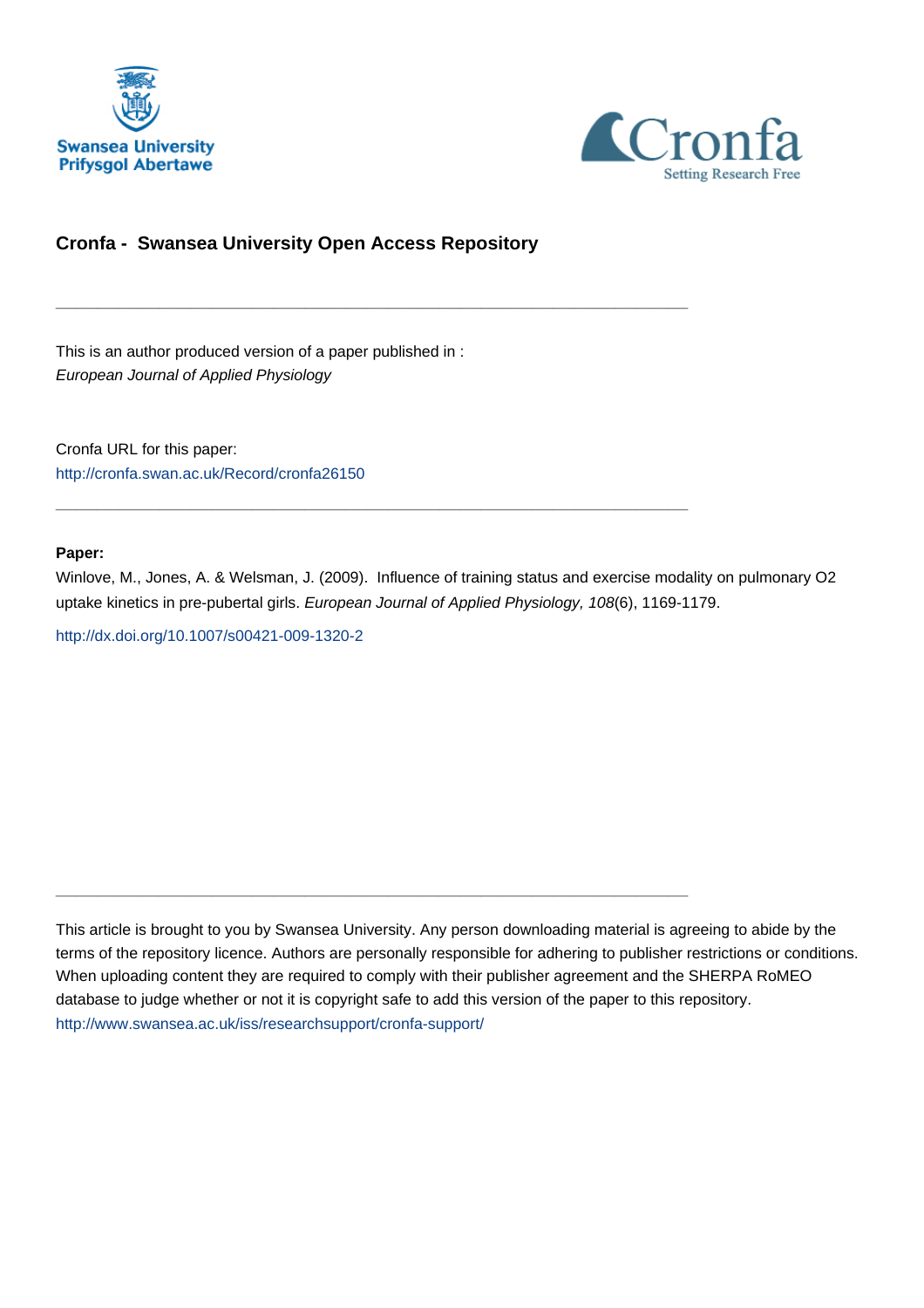Influence of training status and exercise modality on pulmonary  $O<sub>2</sub>$  uptake kinetics in pre-pubertal girls

## **Melitta A. Winlove<sup>1</sup> , Andrew M. Jones<sup>1</sup> and Joanne R. Welsman<sup>1</sup>**

<sup>1</sup> School of Sport and Health Sciences, St. Luke's Campus, University of Exeter, **Heavitree Road, Exeter EX1 2LU, United Kingdom**

**Correspondence to: Melitta A. Winlove School of Sport and Health Sciences St. Luke's Campus University of Exeter Heavitree Road Exeter EX1 2LU United Kingdom M.A.Winlove@exeter.ac.uk**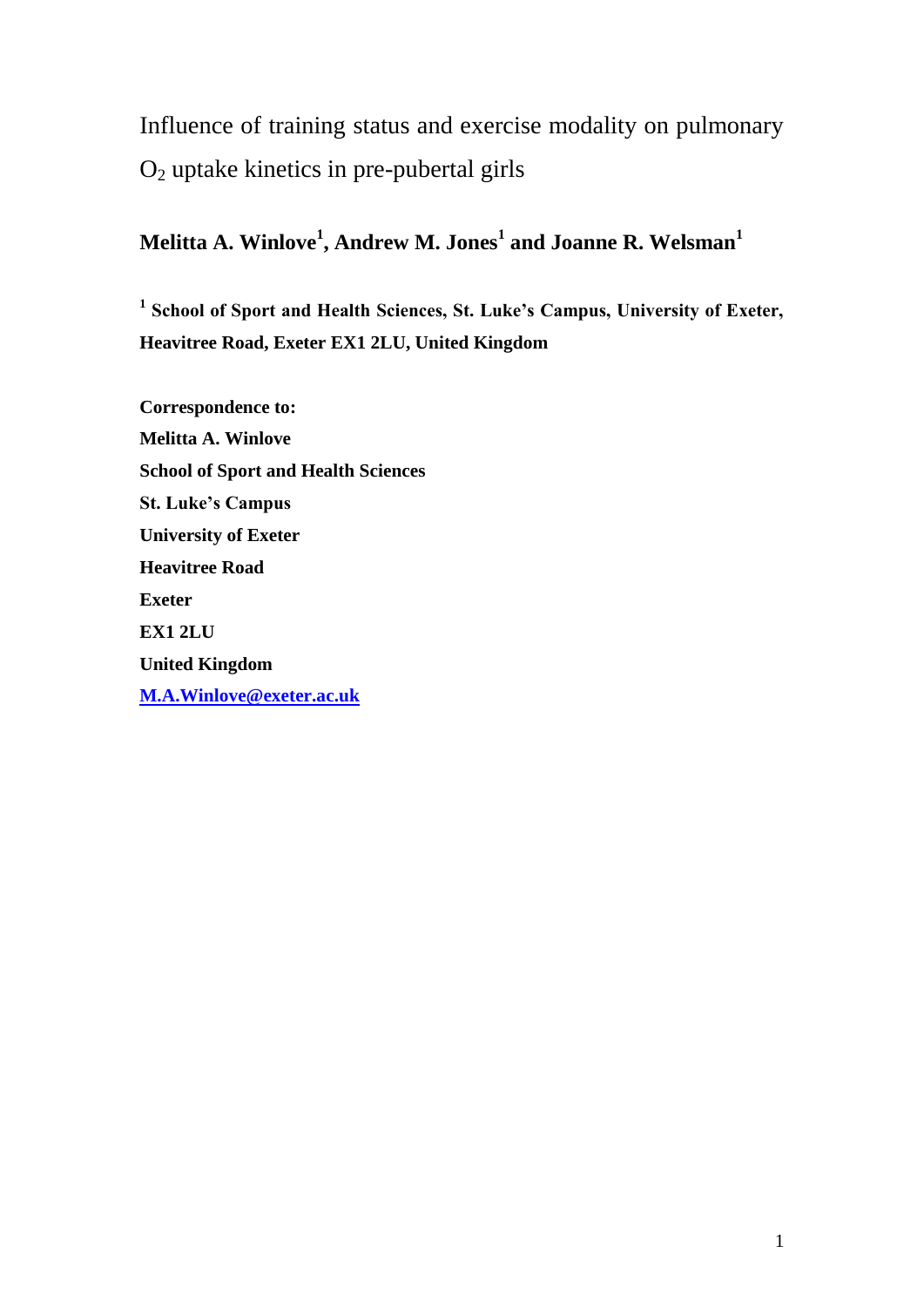#### **Abstract**

The limited available evidence suggests that endurance training does not influence the pulmonary oxygen uptake  $(\dot{V}O_2)$  kinetics of pre-pubertal children. We hypothesised that, in young trained swimmers, training status related adaptations in the  $\dot{V}O_2$  and heart rate (HR) kinetics would be more evident during upper body (arm-cranking) than during leg cycling exercise. Eight swim-trained (T;  $11.4 \pm 0.7$  years) and eight untrained (UT;  $11.5 \pm 0.6$  years) girls completed repeated bouts of constant-work-rate cycling and upper body exercise at 40% of the difference between the gas exchange threshold and peak  $\dot{V}O_2$ . The phase II  $\dot{V}O_2$  time constant was significantly shorter in the trained girls during upper body exercise (T:  $25 \pm 3$  vs. UT:  $37 \pm 6$  s:  $P < 0.01$ ) but no training status effect was evident in the cycle response (T:  $25 \pm 5$  vs. UT:  $25 \pm 7$  s). The  $\dot{V}O_2$  slow component amplitude was not affected by training status or exercise modality. The time constant of the HR response was significantly faster in trained girls during both cycle (T:  $31 \pm 11$  vs. UT:  $47 \pm 9$  s;  $P < 0.01$ ) and upper body (T: 33  $\pm$  8 vs. UT: 43  $\pm$  4 s; *P* < 0.01) exercise. This study demonstrates for the first time that swim-training status influences upper body  $\dot{V}O_2$  kinetics in pre-pubertal children, but that cycle ergometry responses are insensitive to such differences.

#### **Key Words**

Oxygen uptake kinetics; training;upper body and leg exercise; children.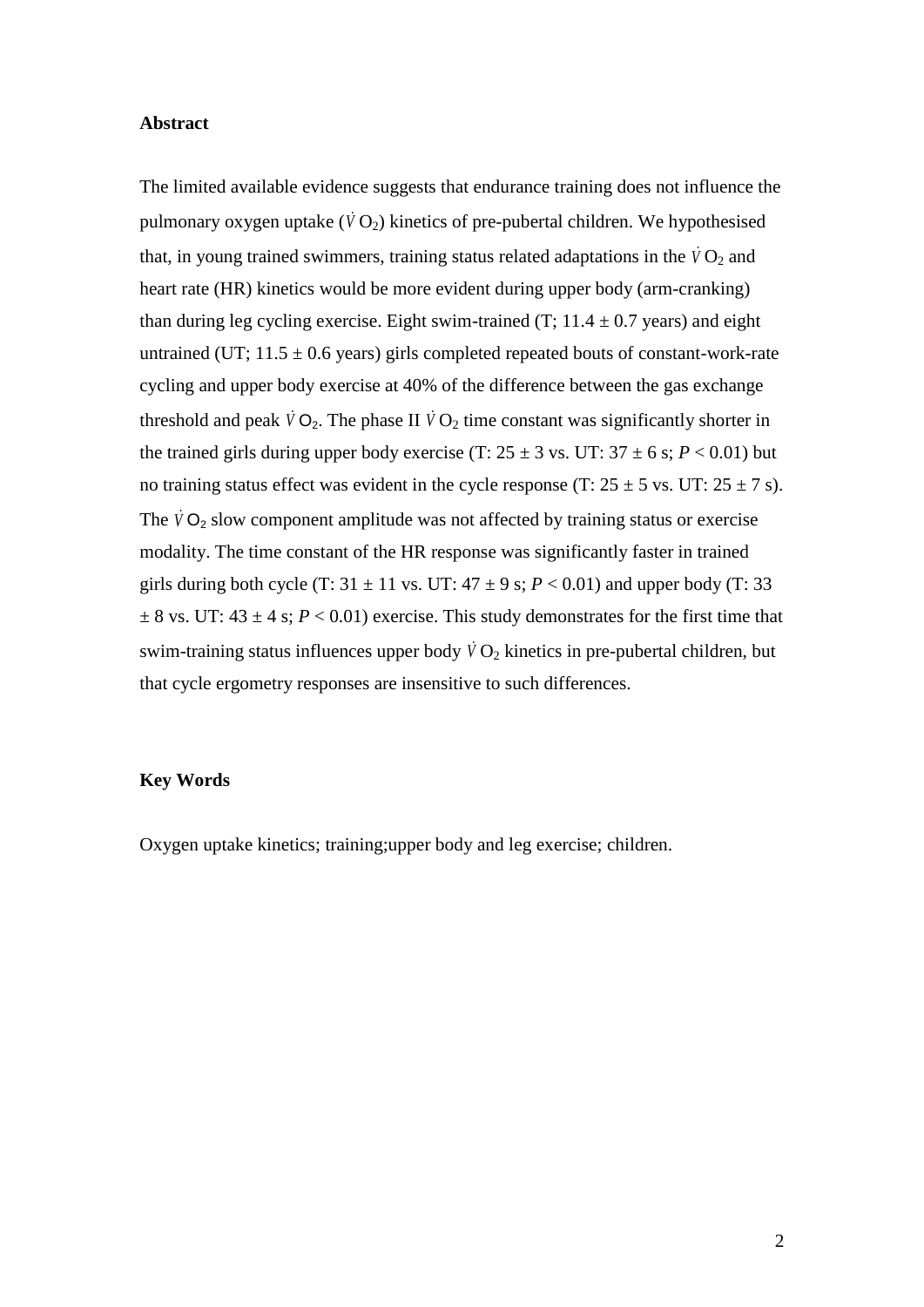#### **Introduction**

Pulmonary oxygen uptake  $(\overline{V}O_2)$  kinetics provide a useful, non-invasive assessment of the integrated capacity of the organism to transport and utilize  $O_2$  to support the increased rate of energy turnover in the contracting myocytes (Whipp and Ward 1990). In adults, the influence of factors such as exercise intensity and exercise modality on  $VO_2$  kinetics have been well documented (for a detailed review see: Jones and Poole 2005). Exercise training is known to be a potent stimulus to  $\dot{V}O_2$ kinetics in this population, resulting in reductions in both the phase II time constant ( $\tau$ ) and the amplitude of the subsequent  $\dot{V}O_2$  'slow component' (Bailey et al. 2009; Berger et al. 2006; Carter et al. 2000; Casaburi et al. 1987; Jones and Koppo 2005; Koppo et al. 2004; Phillips et al. 1995; Powers et al. 1985).

The  $\dot{V}O_2$  kinetic response in children has been less comprehensively described and the influence of endurance training on  $\dot{V}O_2$  kinetics in this population is unclear (Fawkner and Armstrong 2003). The available data suggest that training neither reduces τ (Cleuziou et al. 2002; Obert et al. 2000) nor reduces the amplitude of the  $\dot{V}$   $O_2$  slow component (Obert et al. 2000) in children. This apparent insensitivity to training clearly contrasts with findings in adults (e.g. Carter et al. 2000; Cleuziou et al. 2003; Koppo et al. 2004; Norris and Petersen 1998; Phillips et al. 1995). However, it is possible that this is a consequence of methodological limitations in paediatric studies such as the use of only single exercise transition to characterize  $\dot{V}O_2$  kinetics, the prescription of exercise intensity as a fraction of the peak  $VO_2$ , the use of mixed sex cohorts, or the employment of non-specific ergometry. The relatively small  $\dot{V}O_2$ response amplitudes and relatively large inter-breath variability in  $\dot{V}O_2$  in children requires that several repeat transitions are performed for  $\dot{V}O_2$  kinetics to be confidently characterized (Fawkner and Armstrong 2007). Moreover, the relatively high inter-individual variability in the fraction of peak  $\dot{V}O_2$  at which the gas exchange threshold (GET) occurs in children compared to adults (Fawkner and Armstrong 2007) means that it is important to consider both the GET and the peak  $\dot{V}O_2$  when attempting to standardise the exercise intensity domain in which participants are exercising. There are suggestions that boys and girls exhibit subtle differences in  $\dot{V}O_2$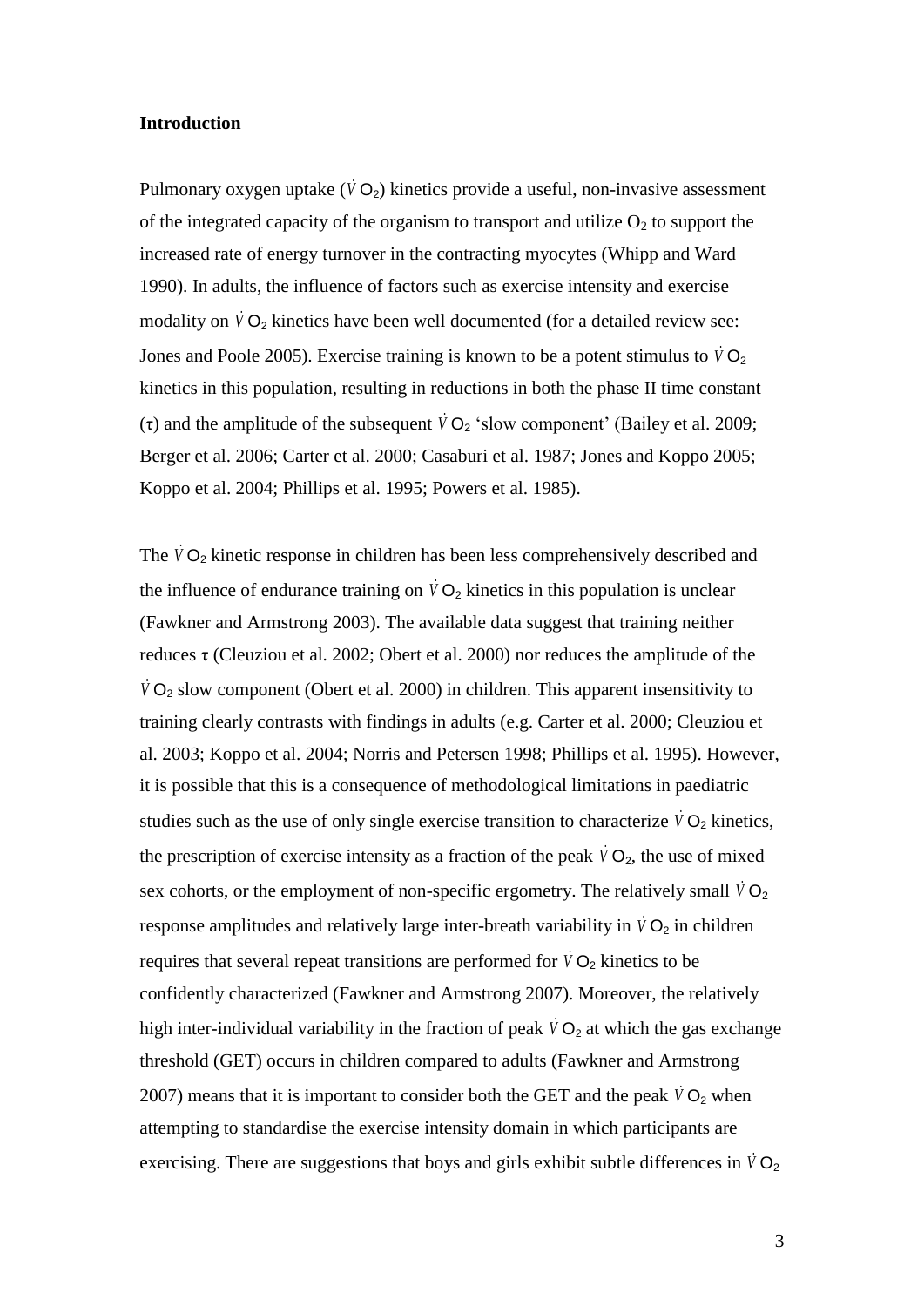kinetics, with boys suggested to exhibit faster  $\dot{V}O_2$  kinetics and a smaller slow component amplitude (Fawkner and Armstrong 2004c). Therefore the analysis of both sexes together might be inappropriate. Another explanation for the reported insensitivity of children to training might be that some previous studies utilized nonspecific testing modalities. Previous studies have all involved investigation of the effects of swimming training on  $\dot{V}O_2$  kinetics during cycle ergometer exercise (Cleuziou et al. 2002; Obert et al. 2000). Considering the large contribution of the upper body to swimming (Ogita et al. 1996), a test modality such as upper body ergometry, which at least demonstrates a commonality of muscles exercised, might be more likely to demonstrate training influences on the physiological responses to exercise.

The purpose of this cross-sectional study was to examine the influence of training status and exercise modality on the  $\dot{V}O_2$  and HR kinetics of pre- and early-pubertal girls during heavy-intensity exercise. We hypothesized that the  $\dot{V}O_2$  and HR kinetics would be faster and that the  $\dot{V}O_2$  slow component amplitude would be smaller in trained swimmers compared to an age-matched untrained control group. We also hypothesized, given the large contribution of the upper body to swimming, that training status-related differences would be more evident during upper body than during cycle ergometer exercise.

## **Methods**

#### *Participants*

Eight endurance trained (T) girls and 8 untrained (UT) girls aged 10-12 years participated in this study. The T group, all competitive swimmers with a mean training volume of  $8 \div 2.5$ ) hours/week, were recruited from a local swimming club. The UT group comprised volunteers from local schools. Sexual maturity was assessed by self-report using the indices of pubic hair described by Tanner (1962). Age to peak height velocity was estimated to provide an additional indicator of physical maturity according to the equations of Mirwald *et al*. (2002) which are based on the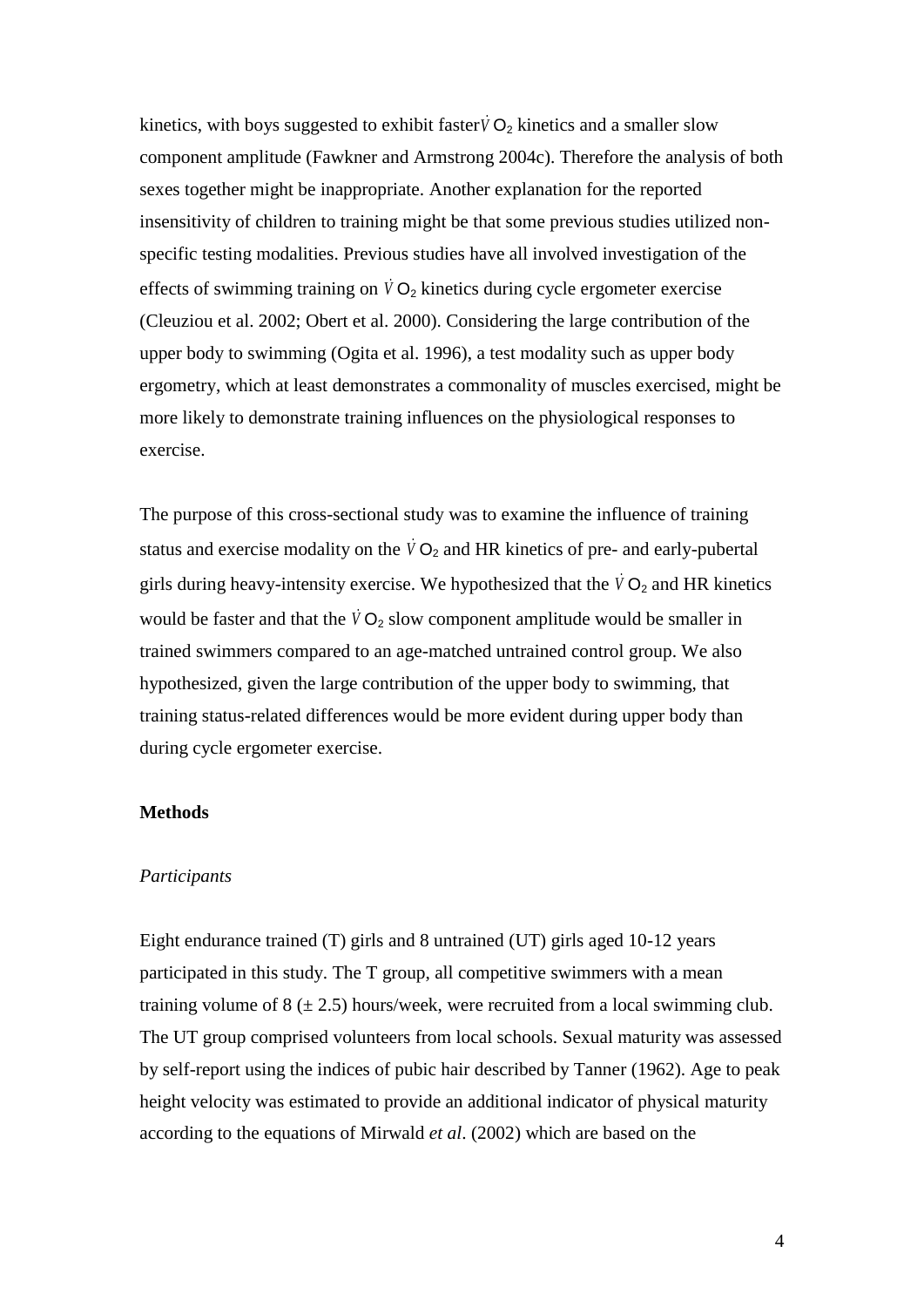measurement of standing and seated height, weight, and date of birth as described below.

An anthropometrical evaluation was performed before the first test for all participants. Standing and seated height were measured to 0.1 cm using a Holtain stadiometer (Holtain, Crymych, Dyfed, UK) and body mass determined using Avery beam balance scales to 0.05 kg (Avery, Birmingham, UK). Skinfold thickness was assessed three times at four sites around the body (bicep, triceps, subscapular and supra-iliac crest) by the same researcher for all participants using Harpenden callipers (Baty International, Burgess Hill, UK), accurate to the nearest 0.2mm. The average of the three measurements was taken.

Participants were asked to arrive at the laboratory in a rested and fully hydrated state, at least 3 hours postprandial and to refrain from consuming caffeinated drinks in the 6 hours prior to the test. The methods employed during this study were approved by the institutional research ethics committee and all participants and their parents/guardians gave written informed consent and assent, respectively.

## $M$ easurements of peak  $\dot{\vee}$   $O_2$  and GET

On the first two visits to the laboratory, exercise mode-specific peak  $\dot{V}O_2$  and gas exchange threshold (GET) were determined using an incremental ramp test to voluntary exhaustion on both cycle (Lode Excalibur, Netherlands) and upper body (Lode Angio, Netherlands) ergometers. Gas exchange variables (Metalyser 3B Cortex, Biophysik, Leipzig, Germany) and heart rate (Polar S610, Polar Electro Oy, Kempele, Finland) were measured on a breath-by-breath basis and displayed online**.** Prior to each test the gas analyser was calibrated using gases of known concentration and the turbine volume transducer was calibrated using a 3-litre syringe (Hans Rudolph, Kansas City, MO). The delay in the capillary gas transit and analyser rise time were accounted for relative to the volume signal, thereby time aligning the concentration and volume signals. The handle bar height, seat height and crank length (cycle ergometer) and electrically controlled seat height and distance (upper body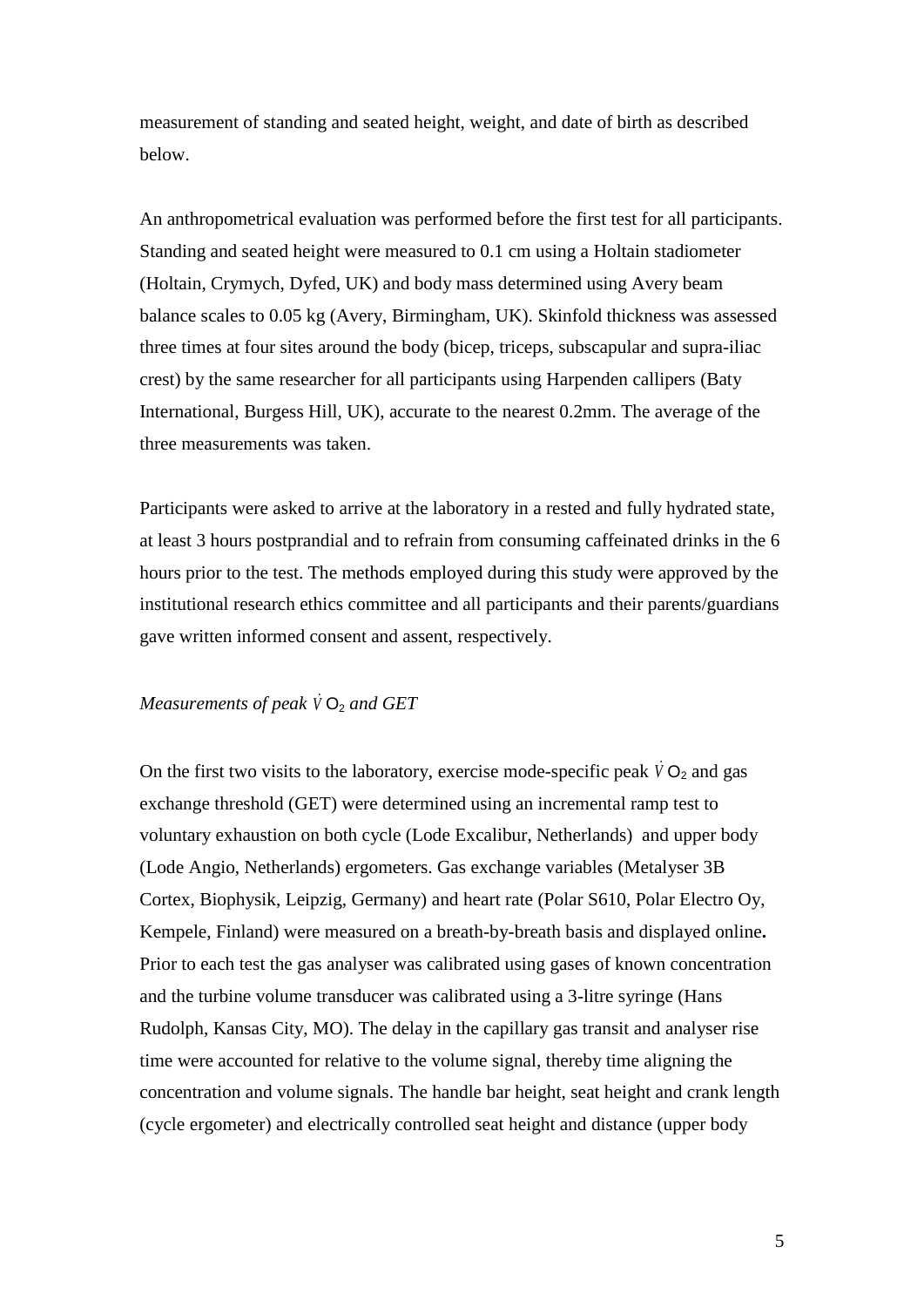ergometer) were adapted to suit each child and the values recorded so they could be replicated throughout the testing series.

After a three minute warm-up consisting of unloaded pedalling or arm cranking, the resistance increased by 12 W⋅min<sup>-1</sup> and 5 W⋅min<sup>-1</sup> for cycle and upper body exercise, respectively, to attain a test of ~8-12 minutes in duration. Participants were instructed to maintain a cadence between 70 and 50 rpm on the cycle and upper body ergometer, respectively. Maximal tests were considered to have been achieved if in addition to subjective indications such as sweating, hyperpnoea and facial flushing, the respiratory exchange ratio (RER) was  $> 1.0$  and there was a consistent reduction in cadence despite strong verbal encouragement. The data were interpolated to 1-s intervals and peak  $\dot{V}O_2$  was taken as the highest 10-s stationary average during the test. The GET was determined by the V-slope method (Beaver et al. 1986) as the point at which carbon dioxide production began to increase disproportionately to  $\dot{V}O_2$ as identified using purpose designed software developed using LabVIEW (National Instruments, Newbury, UK).

## *Constant work rate tests*

The participants returned to the laboratory on a number of other occasions to complete step-change exercise tests on the upper body and cycle ergometers. Where multiple tests were performed on the same day, at least 1 hour separated the tests and the tests were ordered such that the first test involved a smaller muscle mass (upper body), thereby resulting in a smaller metabolic perturbation and faster recovery. On average, 4 cycle and 7 upper body transitions were completed, dependent on the number of transitions required to obtain 95% confidence intervals of < 4 s for cycling or < 4.5 s for upper body exercise. All constant-work-rate tests consisted of 4 minutes of unloaded pedalling or cranking followed instantaneously by a transition to a work rate extrapolated to require 40% of the difference between the GET and peak  $\dot{V}O_2$ (40%∆) for 8 minutes. On completion, the work rate instantaneously returned to no load and the participants pedalled or cranked for a further 6 minutes. Throughout the cycle ergometer and upper body tests, cadences of  $70 \pm 5$  rpm and  $50 \pm 5$  rpm were maintained respectively. Fingertip blood samples were taken 1 minute after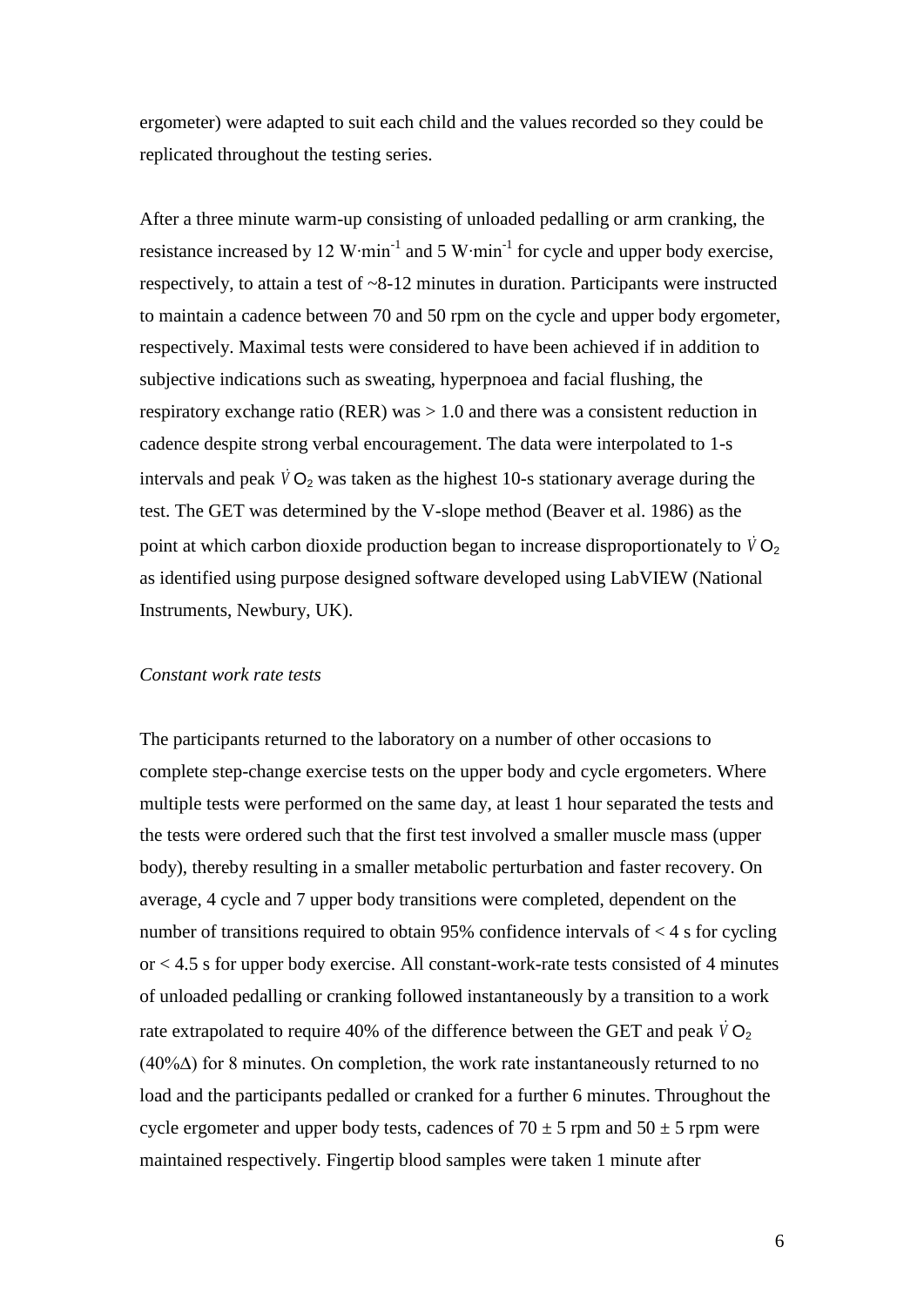completion of the loaded phase and assayed for blood lactate concentration (YSI 1500, Yellow Springs Instruments, Yellow Springs, OH).

## *V* O<sup>2</sup> *Kinetics Analysis*

Initially, the breath-by-breath responses to each transition were examined to remove any errant breaths caused by coughing, swallowing, sighing etc using a 5 s moving average to identify points lying in excess of 4 SD from the local mean. Subsequently, each transition was interpolated to 1 s intervals, time aligned to the start of exercise and averaged.

To remove the influence of phase I on analysis of the subsequent response, the first 15 s of data were ignored. A single exponential model with a time delay (Eq.1) was then applied to the averaged response and parameters and their 95% confidence intervals determined by least squares linear regression analysis (Graphpad Prism, Graphpad Software, San Diego, CA).

$$
\Delta V O_{2(t)} = A_1 \cdot (1 - e^{-(t - \delta_1)/\tau_1})
$$
 (Eq.1)

where  $\Delta V$  O<sub>2</sub> is the increase in  $\dot{V}$  O<sub>2</sub> at time *t* above the baseline value (calculated as the mean  $\dot{V}O_2$  from the first 45 seconds of the last minute of baseline pedalling), and  $A_1$ ,  $\delta_1$  and  $\tau_1$  are the primary component amplitude, time delay and time constant, respectively.

The fitting window was constrained to exclude all data after the visually determined onset of the  $\dot{V}O_2$  slow component. This approach therefore avoids any possible influence of arbitrarily parameterizing the slow component. The onset of the  $\dot{V}O_2$ slow component was determined using purpose designed LabVIEW software which iteratively fits a mono-exponential function to the  $\dot{V}O_2$  data until the window encompasses the entire response. The resulting phase II time constants are plotted against time and the onset of the  $\overline{V}O_2$  slow component identified as the point at which the phase II time constant consistently deviates from the previously "flat" profile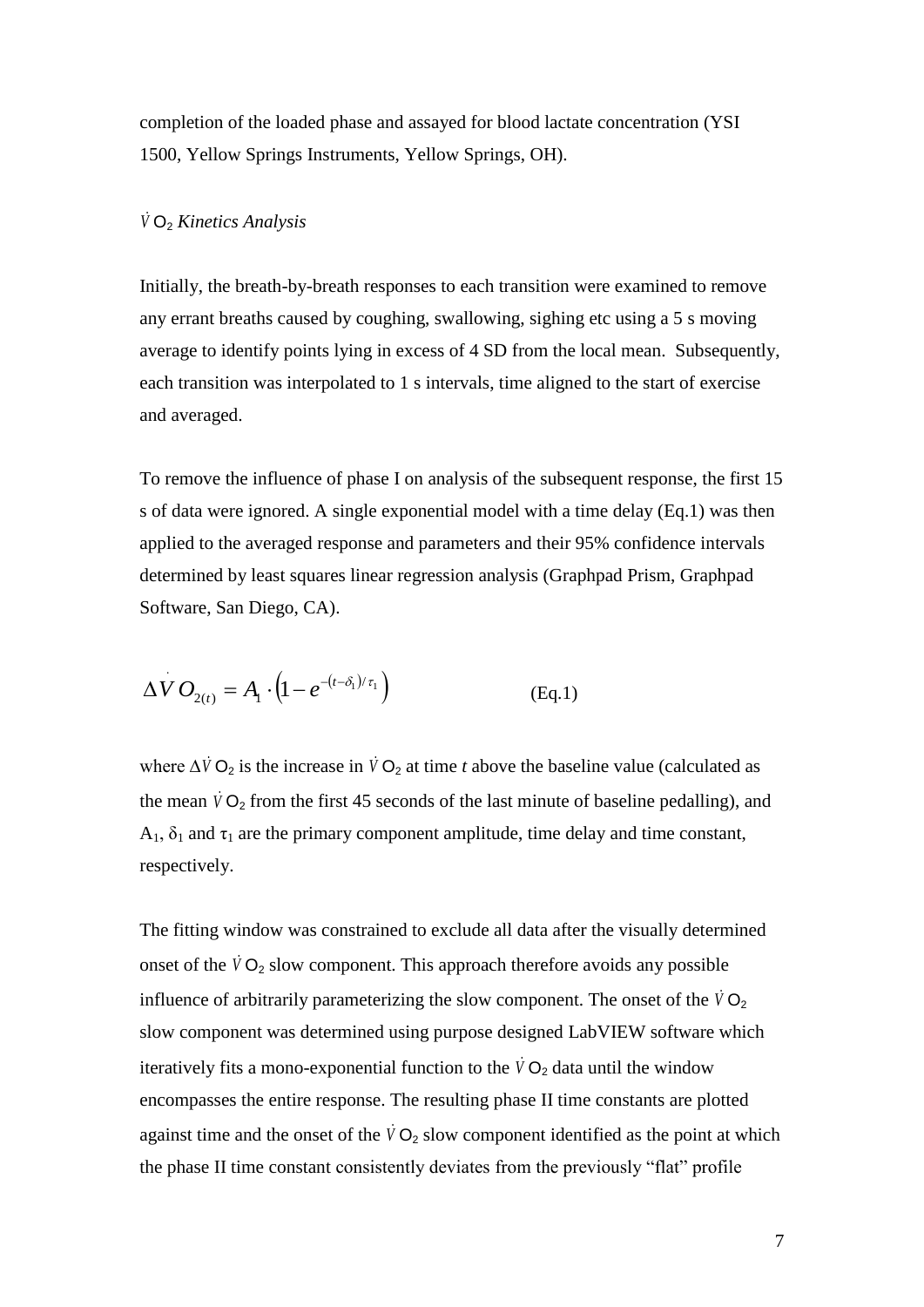(Fawkner and Armstrong 2004b). The amplitude of the  $\dot{V}O_2$  slow component was subsequently determined by calculating the difference between the end exercise  $\dot{V}O_2$ and the primary amplitude plus baseline  $\dot{V}O_2$ . This was expressed both in absolute terms and relative to end exercise  $\dot{V}O_2$ .

#### *HR Kinetics Analysis*

As with the  $\dot{V}O_2$  responses, the HR responses to each transition were interpolated to 1 second intervals, time aligned and averaged to produce a single data set. The resulting data set was fit with a single exponential with no time delay (Eq.2) with the fitting window starting at  $t = 0$  and constrained to the onset of the  $\dot{V}O_2$  slow component.

$$
\Delta HR_{(t)} = A_1 \cdot \left(1 - e^{-(t/\tau_1)}\right) \tag{Eq.2}
$$

where ∆HR is the increase in heart rate at time *t* above the baseline (calculated as the mean heart rate from the first 45 seconds of the last minute of baseline pedalling), and  $A_1$  and  $\tau_1$  are the primary component amplitude and time constant, respectively.

## *Statistics*

The allometric relationship between body mass and peak  $\dot{V}O_2$  was determined using analysis of covariance (ANCOVA) on log transformed data (Welsman and Armstrong 2000). From the values of the regression slopes (allometric exponents) confirmed as common to all groups, power function ratios  $(Y/X^b)$  were computed. A two way ANOVA with repeated measures was used to analyse training status and exercise mode effects. Subsequent independent or paired samples t-tests with a Bonferonni correction were employed as appropriate to identify the location of significant effects. All data are presented as means  $\pm$  SD. Statistical significance was accepted when  $P \leq$ 0.05.

#### **Results**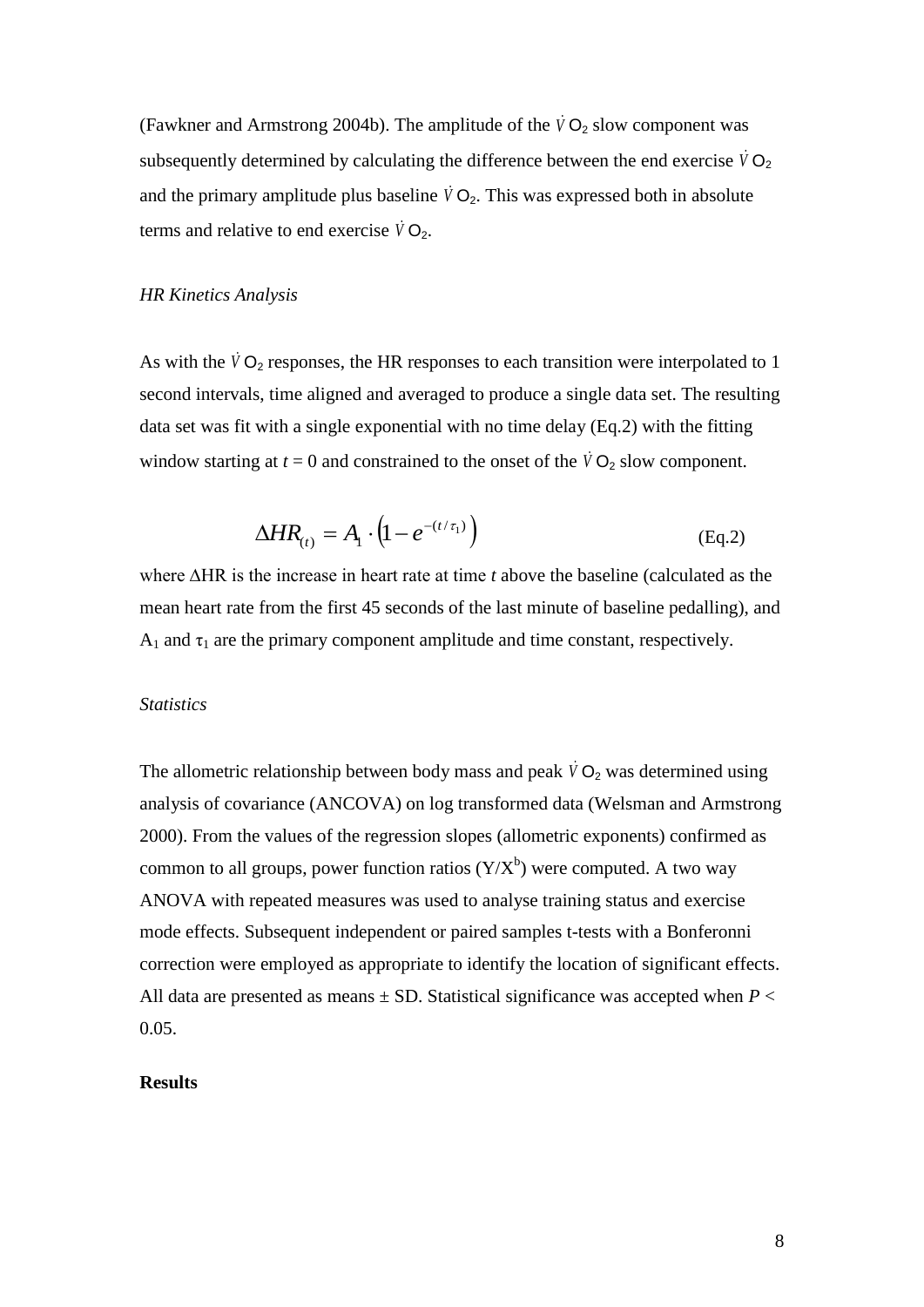The physical characteristics and peak responses of the participants are presented in Tables 1 and 2. All children reported a maturity level of 1 or 2, indicting the study population was pre- or early-pubertal. Both groups had equal numbers of maturity stage 1 and 2 participants. Responses to the peak tests on each mode did not differ between groups before or after allometric scalling (*P* > 0.05). Peak values achieved on the cycle ergometer were significantly higher than the respective values achieved on the upper body ergometer within each group ( $P < 0.005$ ), with the exception of peak RER, peak blood [lactate] and the fraction of peak  $\dot{V}O_2$  at which the GET occurred which did not differ between exercise modes ( $P > 0.05$ ).

Table 3 presents the  $\dot{V}O_2$  responses to the constant-work-rate tests on the cycle ergometer and upper body ergometer. Between-group differences were evident in baseline  $\dot{V}O_2$ , with UT demonstrating a higher baseline value regardless of the exercise modality ( $P < 0.01$ ). The UT had a significantly longer  $\dot{V}O_2$  phase II  $\tau$  (i.e. slower kinetics) during upper body exercise compared to  $T (P < 0.001)$  and also compared to their respective cycle ergometer response  $(P < 0.01)$ . There was no correlation ( $P > 0.05$ ) between the upper body and cycle ergometer phase II  $\tau$  in T ( $r =$ -0.36) UT ( $r = -0.33$ ) or when all the girls were analysed together ( $r = -0.21$ ). The  $\dot{V}O_2$ response of a representative participant from both groups is illustrated in Figure 1 for both cycle and upper body exercise. No training status-related differences were evident in the other  $\dot{V}O_2$  related parameters during constant-work-rate exercise as shown in Table 3. No significant correlation was evident between peak  $\dot{V}O_2$  and the phase II  $\tau$  in T or UT girls or when the all the girls were analysed together for either cycle exercise ( $r = -0.47$ ,  $-0.37$  and  $-0.36$ ) or upper body exercise ( $r = -0.18$ ,  $-0.43$  and -0.46).

The higher work rates employed during cycle exercise resulted in higher absolute  $\dot{V}O_2$ values both at the end of the primary phase and at the end of exercise  $(P < 0.001)$ . However, the gain of the primary component of  $\dot{V}O_2$  was higher during upper body exercise  $(P < 0.01)$ . T had a higher end-exercise blood [lactate] during cycle compared to upper body exercise ( $P < 0.01$ ). A  $\dot{V}O_2$  slow component was evident in all the girls' responses with the exception of one trained girl who failed to show a significant deviation from the steady state during upper body exercise. There were no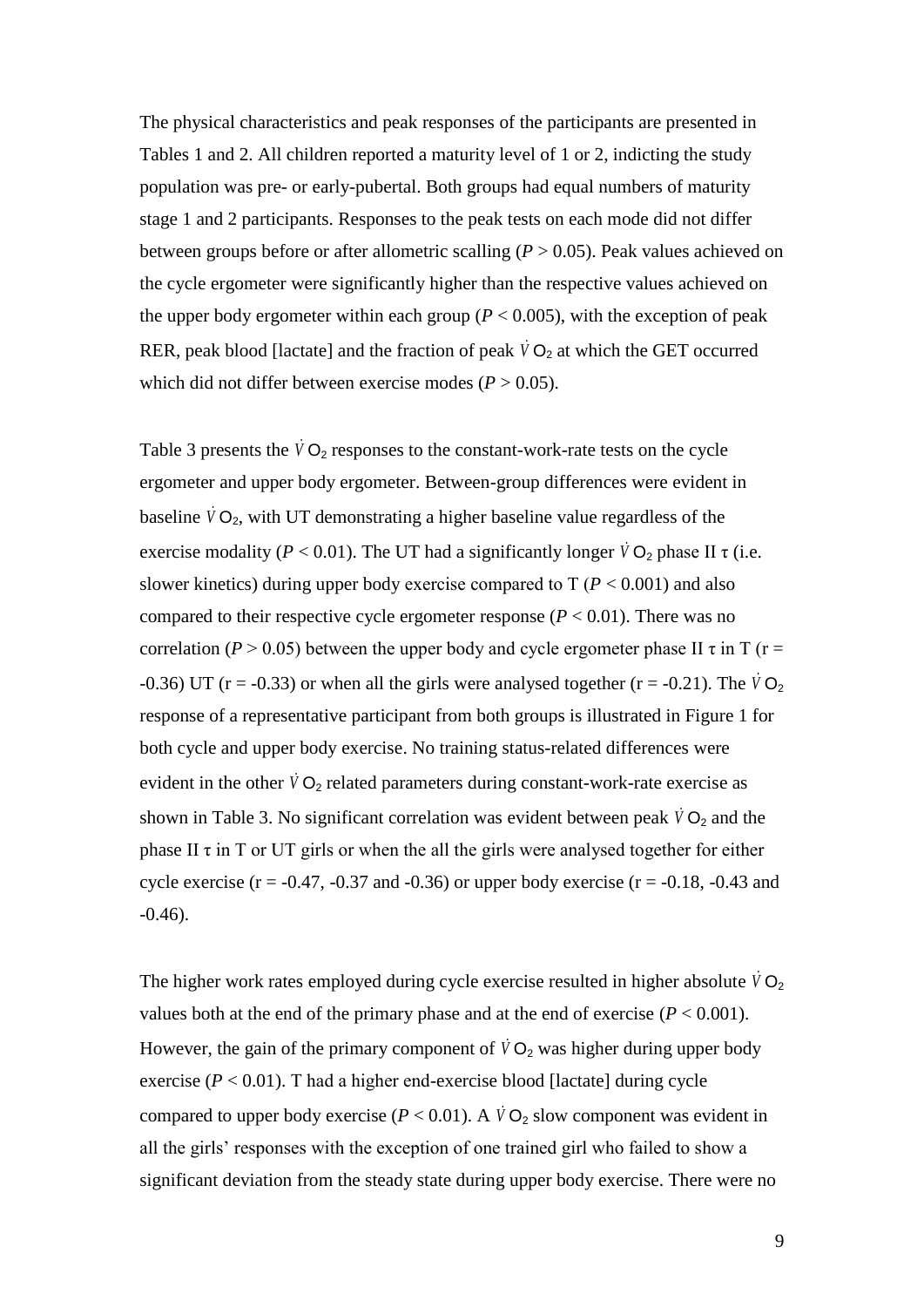differences in the absolute or relative magnitude of the  $\dot{V}O_2$  slow component with training status or exercise modality.

The parameters derived from the modelling of the HR responses to constant-work-rate exercise are presented in Table 4. UT had higher baseline HR regardless of the exercise modality ( $P < 0.01$ ). On both modalities, the HR response was faster in T than UT ( $P < 0.01$ ) but there was no influence of exercise modality in either group. The HR response of a representative participant from both groups is illustrated in Figure 2 for both cycle and upper body exercise. No correlation was found for either exercise mode between the  $\dot{V}O_2$  phase II  $\tau$  and the HR  $\tau$  in either trained (cycle: r = 0.53; upper body:  $r = 0.22$ ) or untrained (cycle:  $r = 0.44$ ; upper body:  $r = 0.14$ ) girls or when all the girls were analysed together (cycle:  $r = 0.35$ ; upper body:  $r = 0.19$ ).

## **Discussion**

This is the first study to investigate the influence of training status and exercise modality on the  $\dot{V}O_2$  and HR kinetic responses during step transitions to a heavy intensity work rate in children. We hypothesised that adaptations to swim training would be evident in the  $\dot{V}O_2$  and HR kinetics measured during constant-work-rate exercise tests and that the effects would be more evident during upper body than during cycle ergometry. The results are partly consistent with our hypotheses as training status effects were evident in the  $VO<sub>2</sub>$  kinetic response to upper body ergometry and in the HR kinetic response to both exercise modalities. Specifically, in response to the transition to a heavy-intensity work rate, trained girls had faster  $\dot{V}O_2$ (upper body only) and HR kinetics (both modalities) compared to untrained girls. There was no effect of training status on the physiological responses to incremental exercise for either exercise modality.

### *Peak physiological responses*

The peak physiological responses observed in the present study during both cycle and upper body ergometry demonstrate the insensitivity of peak values to training in children. Whilst the absence of an influence of training status on peak  $\dot{V}O_2$  is not a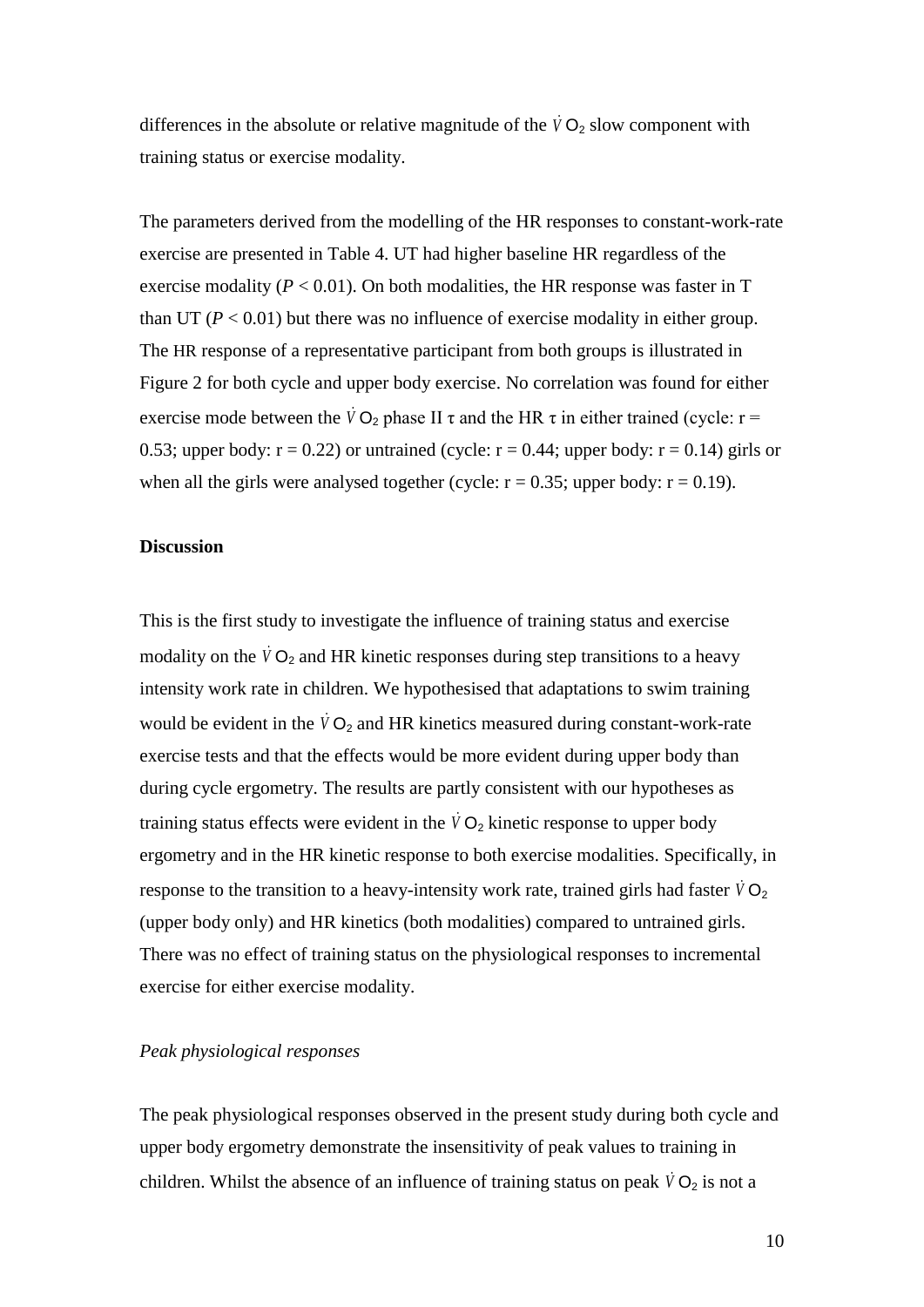novel finding during cycle ergometry (Shephard 1992; Welsman et al. 1996), the physiological responses to upper body ergometry have not previously been investigated. This study therefore demonstrates that even when a more relevant, if not entirely sport-specific, exercise modality is used, incremental tests to the limit of tolerance are inappropriate for the investigation of training status differences, at least in pre- and early-pubertal girls. A limitation of this study is that no supra-maximal tests were conducted to verify if the peak  $\dot{V}O_2$  values obtained from the incremental ramp tests were true peak values. The HR, RER and blood [lactate] criteria that are commonly applied for the acceptance of a  $\dot{V}O_2$  'max' both in adult and paediatric populations has recently been challenged (Barker et al. 2009; Poole et al. 2008b). Consequently, the peak  $\dot{V}O_2$  values reported here cannot be definitively stated to reflect a maximal effort and are presented for consideration within the limits of reliability reported for peak  $\dot{V}O_2$  determined using this traditional methodology (Welsman et al. 2005).

The similar peak  $\dot{V}O_2$  values reported here between the T and UT girls may largely reflect genetic factors and/or that the appropriate hormonal milieu required for training adaptations in peak  $\dot{V}O_2$  to be manifest is not sufficiently developed before puberty (Katch 1983). It is widely accepted that stroke volume (and hence cardiac output) is a primary determinant of peak  $\dot{V}O_2$  (Nottin et al. 2002; Obert et al. 2003). It is interesting to note, therefore, that several studies have been unable to demonstrate changes in myocardial morphology following training in children (Nottin et al. 2004; Obert et al. 2009; Rowland et al. 2009). Since changes in cardiac structure including an increased thicknesses of the intraventricular and posterior walls thickness are commonly reported in adults (e.g. Caso et al. 2000; George et al. 1991), this might indicate that structural adaptations to cardiac muscle with training is somehow impeded in children. This age-related disparity may be related to a biological immaturity such as a lack of testosterone (Obert et al. 2003; Rowland et al. 1994) or to an overload limitation, either due to the lower blood pressures present in children during exercise (Nottin et al. 2002) or the shorter duration of training undertaken by children (Nottin et al. 2004). Although training has been reported to increase testosterone and growth hormone levels from puberty onwards, no difference in the

11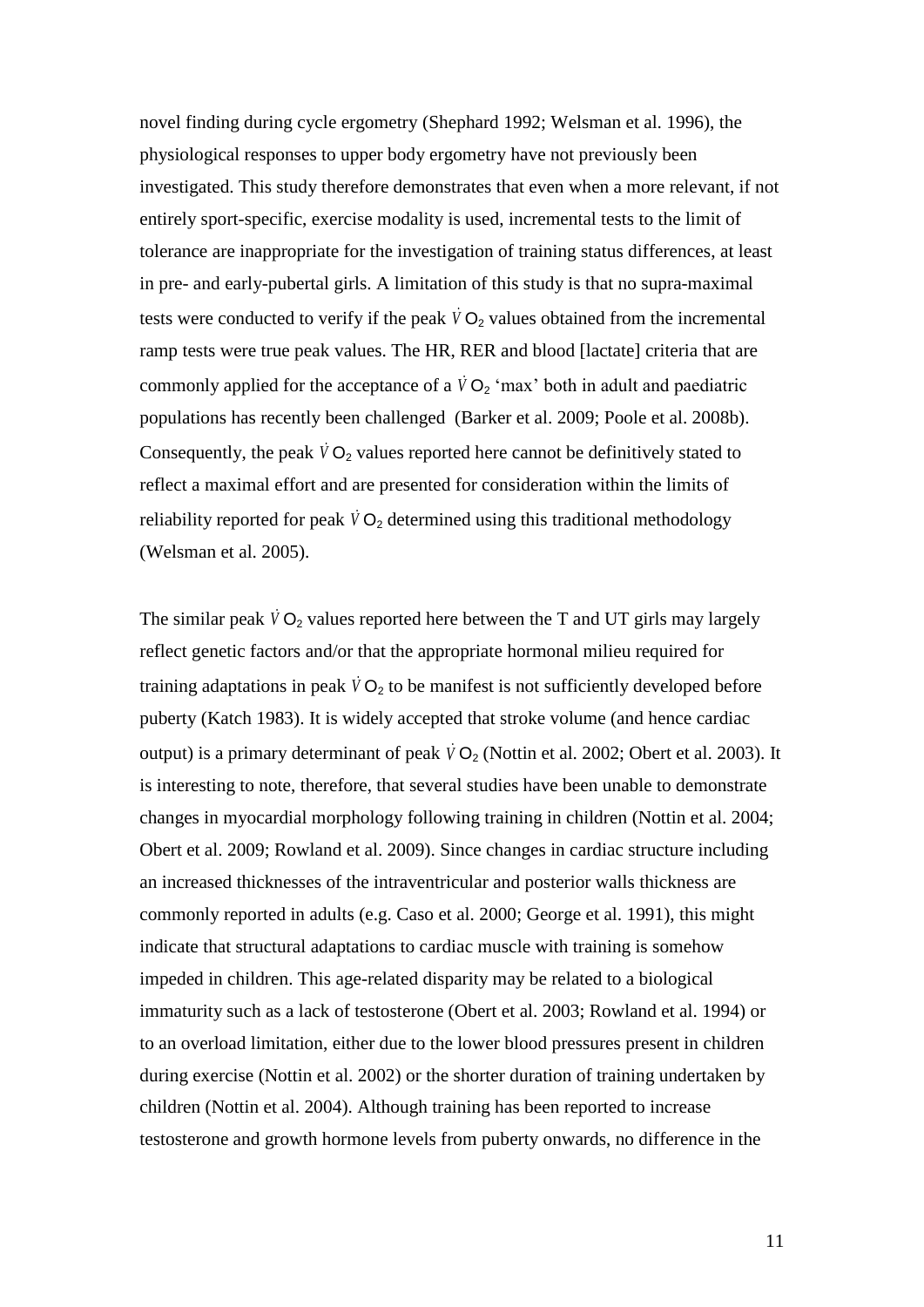levels of these hormones has been shown pre-puberty (Daly et al. 1998; Tsolakis et al. 2003; Zakas et al. 1994).

Consistent with previous training studies in pre-pubertal children, we found no influence of training status on the fraction of peak  $\dot{V}O_2$  at which the GET occurred (Cleuziou et al. 2002; Obert et al. 2000). These findings contrast with those commonly reported in adults where training increases the fraction of peak  $\dot{V}O_2$  at which the GET occurs (Boone et al. 2008; Carter et al. 2000). The reason/s for this discrepancy is unclear from the present results. Exercise modality did not influence the percentage of peak  $\dot{V}O_2$  at which the GET occurred, a finding which agrees with some adult studies (Koga et al. 1996; Schneider et al. 2002) but contrasts with others (Bhambhani et al. 1998; Davis et al. 1976).

#### *Sub-maximal physiological responses: cycle exercise*

In agreement with previous studies, swim training status did not alter the primary component  $\dot{V}O_2$  kinetics nor affect the  $\dot{V}O_2$  slow component amplitude in absolute or relative terms during cycle ergometer exercise (Cleuziou et al. 2002; Obert et al. 2000). The novelty of this study therefore lies not in the cycle ergometry results but in the confidence associated with those results, as this is the first study in children to employ a stringent and controlled methodology, the result of which was confidence intervals well within those suggested by Fawkner and colleagues (2007) for both the phase II  $\tau$  and primary phase amplitude.

Our results are not, however, in agreement with those obtained in adults which show a reduced phase II  $\tau$  during cycle exercise subsequent to training (e.g. Bailey et al. 2009; Berger et al. 2006; Figueira et al. 2008; Koppo et al. 2004) or consequently with our hypothesis. The cause of this disparity is not readily apparent but may be related to either an age-dependent change in the muscles' potential for oxygen utilisation (Fawkner and Armstrong 2004a) or to the shorter duration of training in children. Alternatively, the failure of this and previous studies to demonstrate differences in the  $\dot{V}O_2$  kinetic response in relation to training or training status during cycle ergometry may be related to inappropriate testing modalities. Swimming is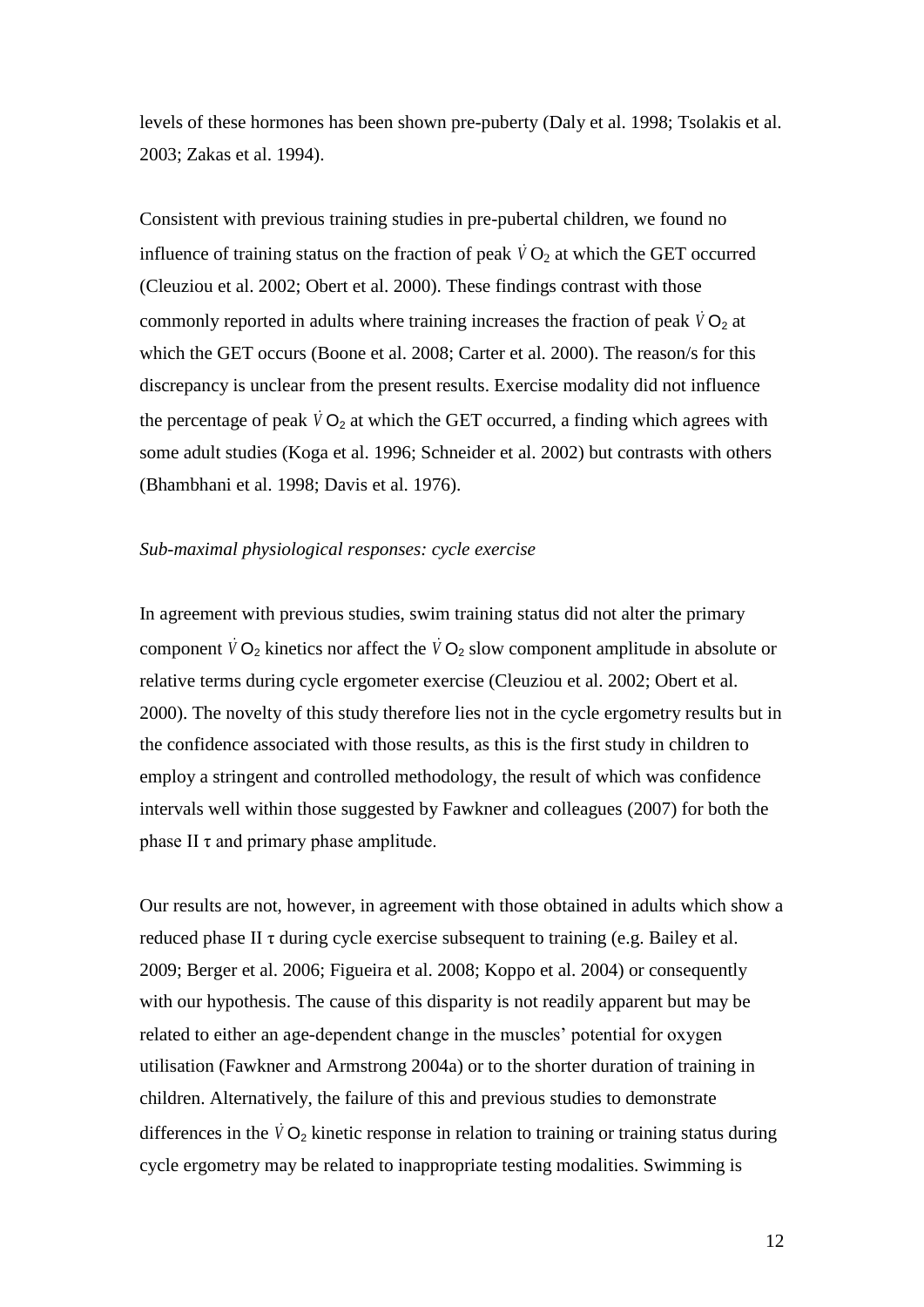widely accepted to have a significant upper body contribution (Ogita et al. 1996) and hence the testing of swimmers on a cycle ergometer might not be sufficiently specific. Whilst there is a variable contribution of the lower body to swimming, the present results could suggest there was very little effect of training on the legs of the participants tested. Additionally, the lack of difference in  $\dot{V}O_2$  kinetics between the T and UT children during cycle exercise might reflect a similar level of habitual physical activity involving walking, running or cycling in the two groups.

#### *Sub-maximal physiological responses: upper body exercise*

To our knowledge, this is the first study to characterise  $\dot{V}O_2$  kinetics during upper body exercise in children. The phase II  $\tau$  values reported here for UT children are similar to those of Smith et al. (2006b) and considerably faster than those reported by Koga et al. (1996) and Koppo et al. (2002) for adults. No data are available for comparison with the trained girls phase II  $\tau$ , even within the adult literature. The primary phase gain for both trained and untrained girls is within the range reported in adult studies (Koppo et al. 2002; Smith et al. 2006b).

This is the first study to report a significant training status-related difference in the  $\dot{V}$  O<sub>2</sub> kinetics of prepubertal girls. Specifically, the phase II  $\tau$  was 32% faster for upper body ergometry in the T compared to the UT girls, a finding that emphasises the importance of test mode specificity and indicates that an exercise modality involving the upper body is more appropriate for testing swimmers. Considering that upper body ergometry does not precisely represent the movements involved in swimming, it is likely that greater differences between T and UT girls would be demonstrated if  $\dot{V}$  O<sub>2</sub> kinetics were to be characterised during a swimming test. Further work is required to develop methodologies to enable such measurements.

Resolution of the mechanisms responsible for the faster  $\dot{V}O_2$  kinetics found in the swimmers of this study is impeded by the cross-sectional nature of the study. The comparison of T and UT participants means it is impossible to attribute the differences observed to training *per se*, as the differences may purely be a reflection of genetic traits which predisposed these children to success in swimming.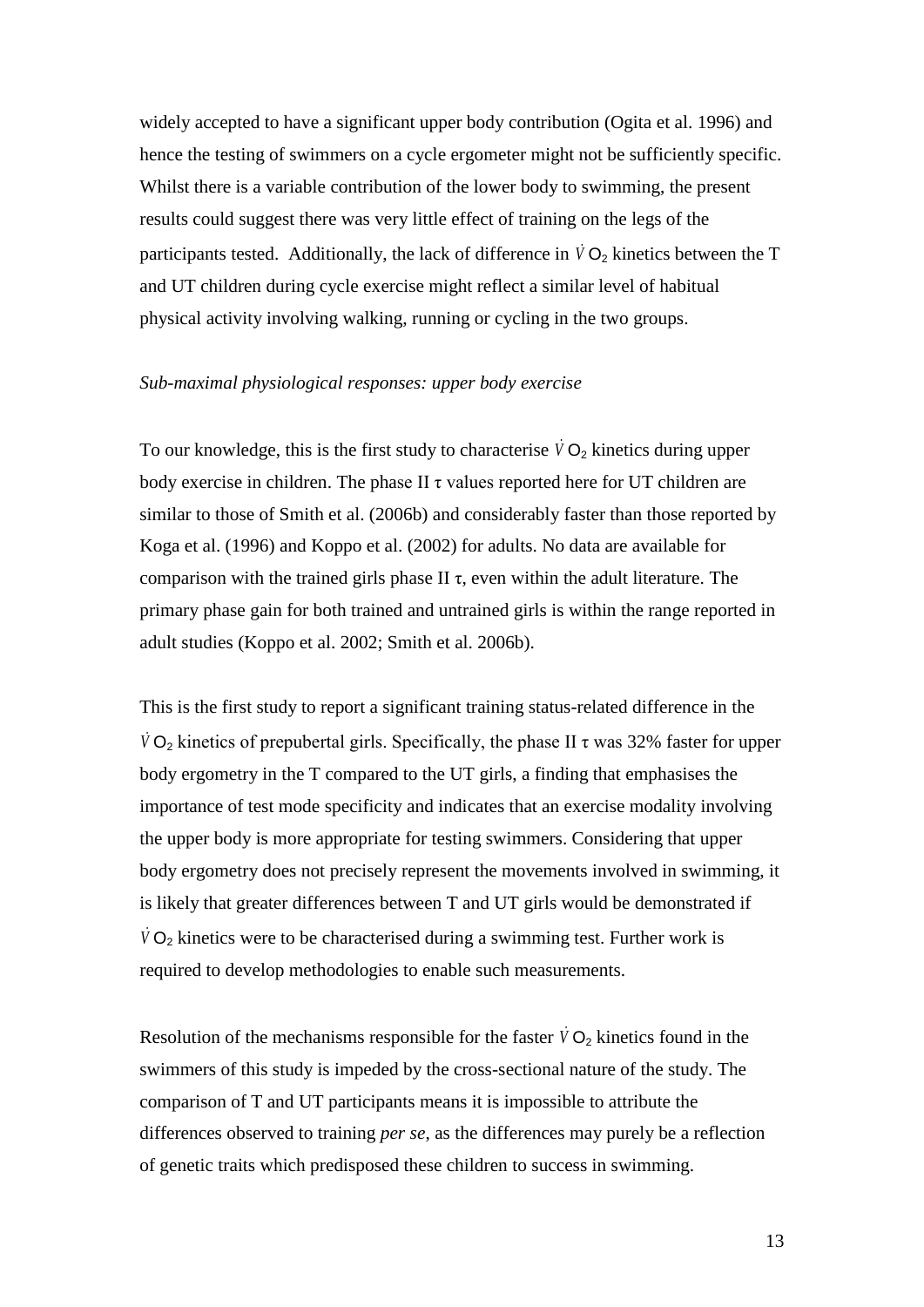If physiological adaptations to training did contribute to the differences observed, the faster  $\dot{V}O_2$  kinetics could potentially be related to an increased muscle  $O_2$  delivery, greater muscle oxidative capacity, or to differences in muscle fibre type distribution or recruitment subsequent to training. HR kinetics, which may provide a crude estimate of muscle blood flow kinetics (MacPhee et al. 2005), were faster for both exercise modalities in the T girls. However, the  $\dot{V}O_2$  and HR kinetics were not related in either group suggesting that  $O_2$  oxygen delivery was not a limiting factor, a conclusion which agrees with adult studies (see Poole et al. 2008a, for review). Endurance training has been shown to enhance muscle oxidative capacity in adults through increases in mitochondrial volume and oxidative enzyme activities (Holloszy 1967; Mogensen et al. 2006). Whether similar adaptations to training are present in pre-pubertal children remains to be resolved, with information regarding the muscle oxidative capacity of T and UT children almost non-existent (Mahon 2008). The limited information available suggests that training may increase muscle oxidative enzyme activity in children (Eriksson et al. 1973; Fournier et al. 1982). An increased mitochondrial volume following endurance training would be predicted to result in faster  $\dot{V}O_2$  kinetics (Meyer 1988). In the present study, we are unable to ascertain the physiological mechanism(s) which led to faster  $\dot{V}O_2$  kinetics in T compared to UT girls. However, as in adults, this is likely a function of an enhanced integrated capacity to both transport and utilize  $O_2$  (Jones and Koppo 2005; Poole et al. 2008a).

It is possible that the recruitment of muscle fibres of different types may influence the pulmonary phase II  $\tau$ , since it has been suggested that type I fibres have a faster time constant for the rise in  $\dot{V}O_2$  (Crow and Kushmerick 1982; Krustrup et al. 2008). Indirect evidence for an influence of muscle fibre type on  $\dot{V}O_2$  kinetics has been provided by the demonstration of a negative correlation between the type I fibres percentage in the vastus lateralis and the pulmonary phase II  $\tau$  during cycle exercise (Pringle et al. 2003). Such a negative association is pertinent to the current results because some studies report that endurance training induces an increase in the percentage of type I fibres (Russell et al. 2003; Saltin and Gollnick 1983) and/or alters the recruitment pattern to reduce the contribution of type II fibres. Therefore, the faster  $\tau$  in the current study may be related to training-induced differences in the metabolic properties of the muscle fibres recruited to meet the exercise demand.

14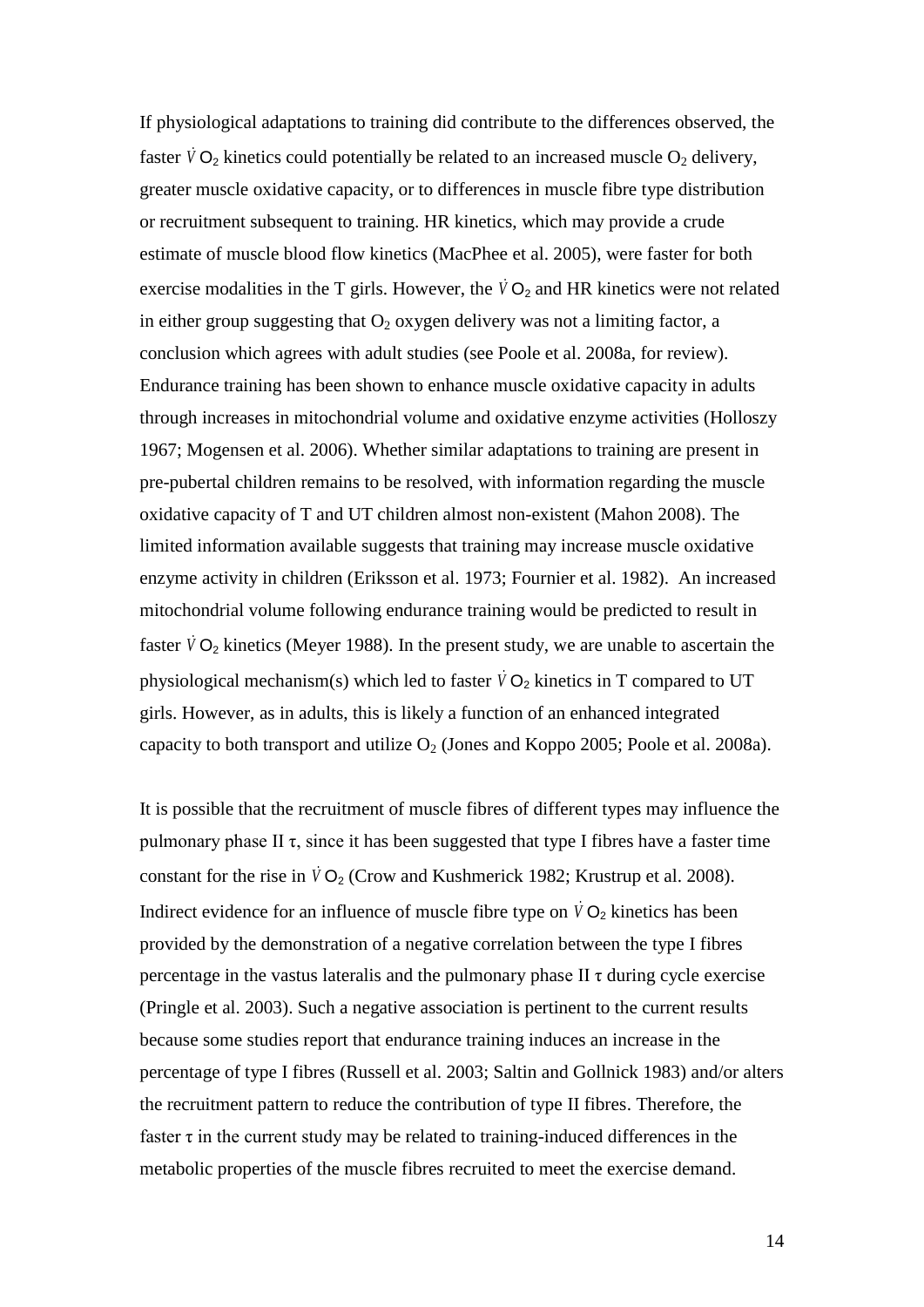There was no significant correlation between the peak  $\dot{V}O_2$  and the phase II  $\tau$  in either the T or the UT group for either exercise mode. This is consistent with some previous studies in both paediatric (Cleuziou et al. 2002; Fawkner et al. 2002) and adult (Carter et al. 2000) populations, but differs from other studies which have suggested that higher peak  $\dot{V}O_2$  values are associated with faster phase II  $\dot{V}O_2$  kinetics in children (Cooper et al. 1985) and adults (Chilibeck et al. 1996; Powers et al. 1985). Given that both peak  $\dot{V}O_2$  and  $\dot{V}O_2$  kinetics are acknowledged as parameters of oxidative metabolic function, a relationship between the two might be expected at least in a sample of subjects with heterogeneous aerobic fitness (Poole et al. 2005). That this was not the case in the present study might be a function of the relatively small sample size but might also reflect differences in the factors which are predominantly limiting, i.e., central cardiovascular factors for peak  $\dot{V}O_2$  and intrinsic muscle metabolic factors for  $\dot{V}O_2$  kinetics (Poole et al. 2008a).

## Influence of exercise modality on  $\dot{V}O_2$  kinetics

To our knowledge, this is the first study to investigate the influence of exercise modality on the  $\dot{V}O_2$  kinetics of T and UT children. The slower phase II  $\tau$  during upper body ergometry compared to cycle ergometry in the UT girls is consistent with previous reports in adults (Koga et al. 1996; Koppo et al. 2002; Schneider et al. 2002). However, in the T girls there was no difference in the phase II  $\tau$  between exercise modalities.

The musculature of the arm and leg differ in the percentage of type I muscle fibres and the capillary-to-fibre ratio, both being lower in the arm musculature (Johnson et al. 1973; Turner et al. 1997). Furthermore, the muscle perfusion pressure has been suggested to be lower during arm exercise due to a reduced "gravitational assist" to muscle blood flow compared to upright leg exercise (Jones and Burnley 2005; Koga et al. 1999; Koppo and Bouckaert 2005). These factors could negatively influence the rate of adjustment of  $\dot{V}O_2$  to an increased metabolic demand and, therefore, the modality-related differences in the phase II  $\tau$  in UT girls may be a reflection of these differences. Given the physiological differences in arm and leg musculature including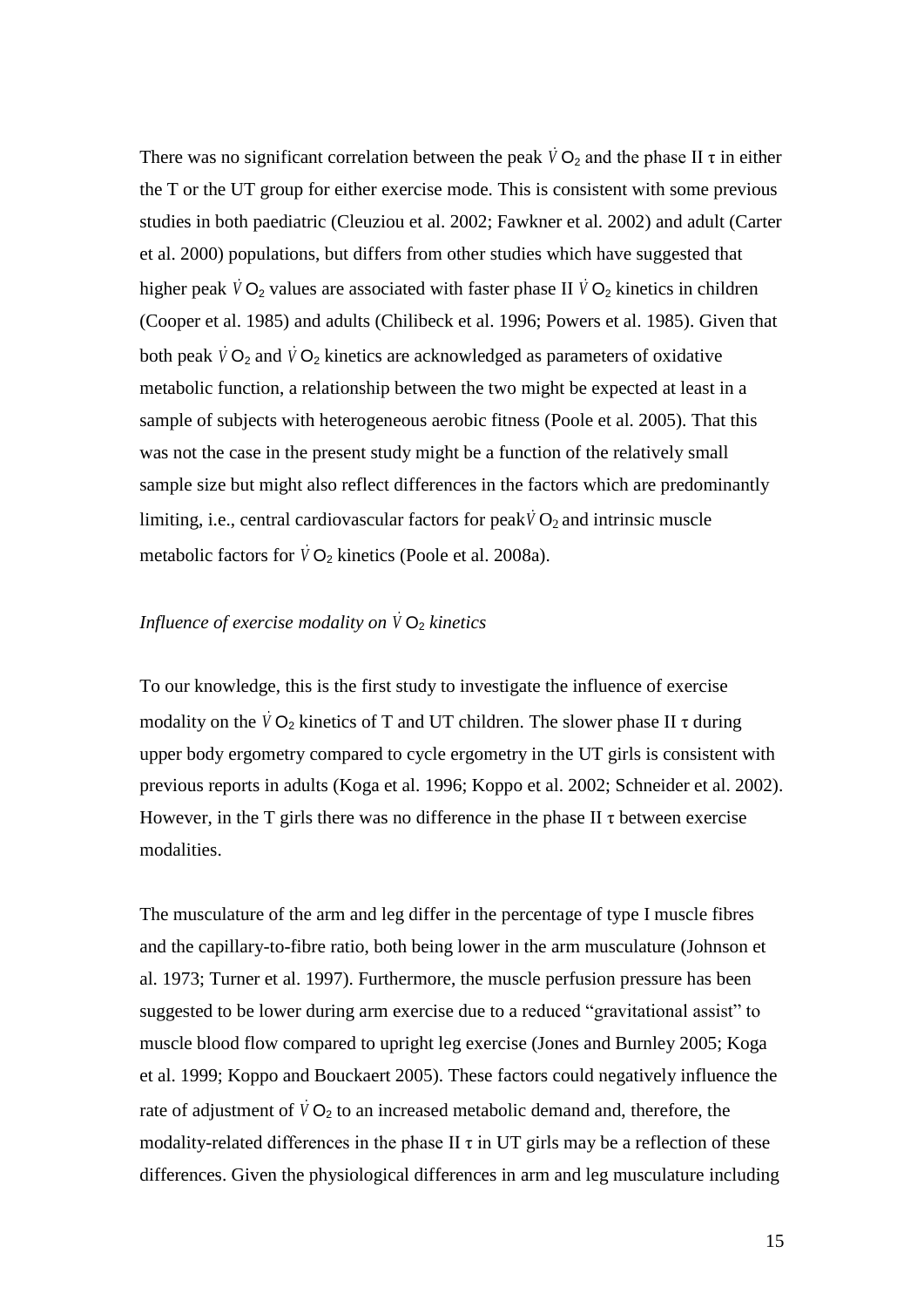a higher proportion of type II fibres in the upper body, it is perhaps surprising that no differences were found in the amplitude of the  $\dot{V}O_2$  slow component between exercise modalities. However, it is important to note that upper body exercise involves a contribution of accessory muscles, such as the shoulders and back, both in the generation of power and for stabilisation; it is possible that these factors obscure the relationship between fibre recruitment and  $\dot{V}O_2$  kinetics (Smith et al. 2006a).

In conclusion, incremental exercise tests did not reveal any influence of training status on GET or peak  $\dot{V}O_2$  regardless of exercise modality in pre-pubertal girls. However, T girls had faster phase II  $\dot{V}O_2$  kinetics compared to UT girls during upper body but not cycle ergometry. As a consequence, the  $\overline{V}O_2$  kinetics of T girls was not different between the exercise modalities, whereas UT girls had slower phase II  $\dot{V}O_2$  kinetics during upper body exercise compared to leg exercise. These data therefore highlight the importance of test specificity in revealing training status differences and demonstrate, for the first time, that  $\dot{V}O_2$  kinetics are faster in trained compared to untrained pre-pubertal girls.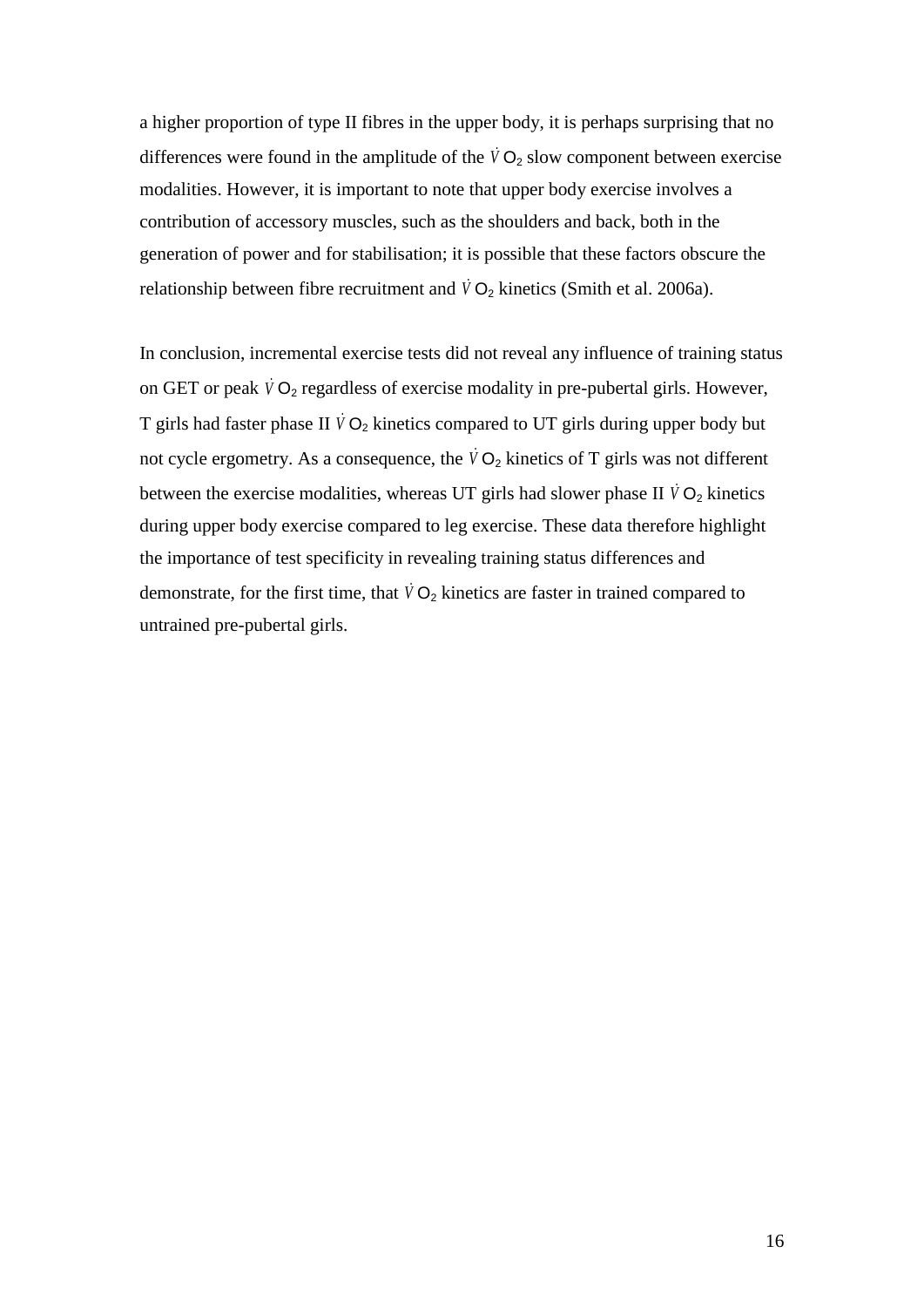## **References**

Bailey SJ, Wilkerson DP, DiMenna FJ, Jones AM (2009) Influence of repeated sprint training on pulmonary  $O_2$  uptake and muscle deoxygenation kinetics in humans. J Appl Physiol 106: 1875-1887

Barker AR, Williams CA, Jones AM, Armstrong N (2009) Establishing maximal oxygen uptake in young people during a ramp cycle test to exhaustion. Br J Sports Med. doi: 10.1136/bjsm.2009.063180

Beaver WL, Wasserman K, Whipp BJ (1986) A new method for detecting anaerobic threshold by gas-exchange. J Appl Physiol 60: 2020-2027

Berger NJA, Tolfrey K, Williams AG, Jones AM (2006) Influence of continuous and interval training on oxygen uptake on-kinetics. Med Sci Sports Exerc 38: 504-512

Bhambhani Y, Maikala R, Buckley S (1998) Muscle oxygenation during incremental arm and leg exercise in men and women. Eur J Appl Physiol 78: 422-431

Boone J, Koppo K, Bouckaert J (2008) The  $\dot{V}O_2$  response to submaximal ramp cycle exercise: Influence of ramp slope and training status. Respir Physiol Neurobiol 161: 291-297

Carter H, Jones AM, Barstow TJ, Burnley M, Williams C, Doust JH (2000) Effect of endurance training on oxygen uptake kinetics during treadmill running. J Appl Physiol 89: 1744-1752

Casaburi R, Storer TW, Ben-Dov I, Wasserman K (1987) Effect of endurance training on possible determinants of  $\dot{V}O_2$  during heavy exercise. J Appl Physiol 62: 199-207

Caso P, D'Andrea A, Galderisi M, Liccardo B, Severino S, De Simone L, Izzo A, D'Andrea L, Mininni N (2000) Pulsed doppler tissue imaging in endurance athletes: Relation between left ventricular preload and myocardial regional diastolic function. Am J Cardiol 85: 1131-1136

Chilibeck PD, Paterson DH, Petrella RJ, Cunningham DA (1996) The influence of age and cardiorespiratory fitness on kinetics of oxygen uptake. Can J Appl Physiol 21: 185-196

Cleuziou C, Lecoq AM, Candau R, Courteix D, Guenon P, Obert P (2002) Kinetics of oxygen uptake at the onset of moderate and heavy exercise in trained and untrained prepubertal children. Sci Sports 17: 291-296

Cleuziou C, Perrey S, Borrani F, Lecoq AM, Candau R, Courteix D, Obert P (2003) Dynamic responses of  $O_2$  uptake at the onset and end of exercise in trained subjects. Can J Appl Physiol 28: 630-641

Cooper DM, Berry C, Lamarra N, Wasserman K (1985) Kinetics of oxygen-uptake and heart-rate at onset of exercise in children. J Appl Physiol 59: 211-217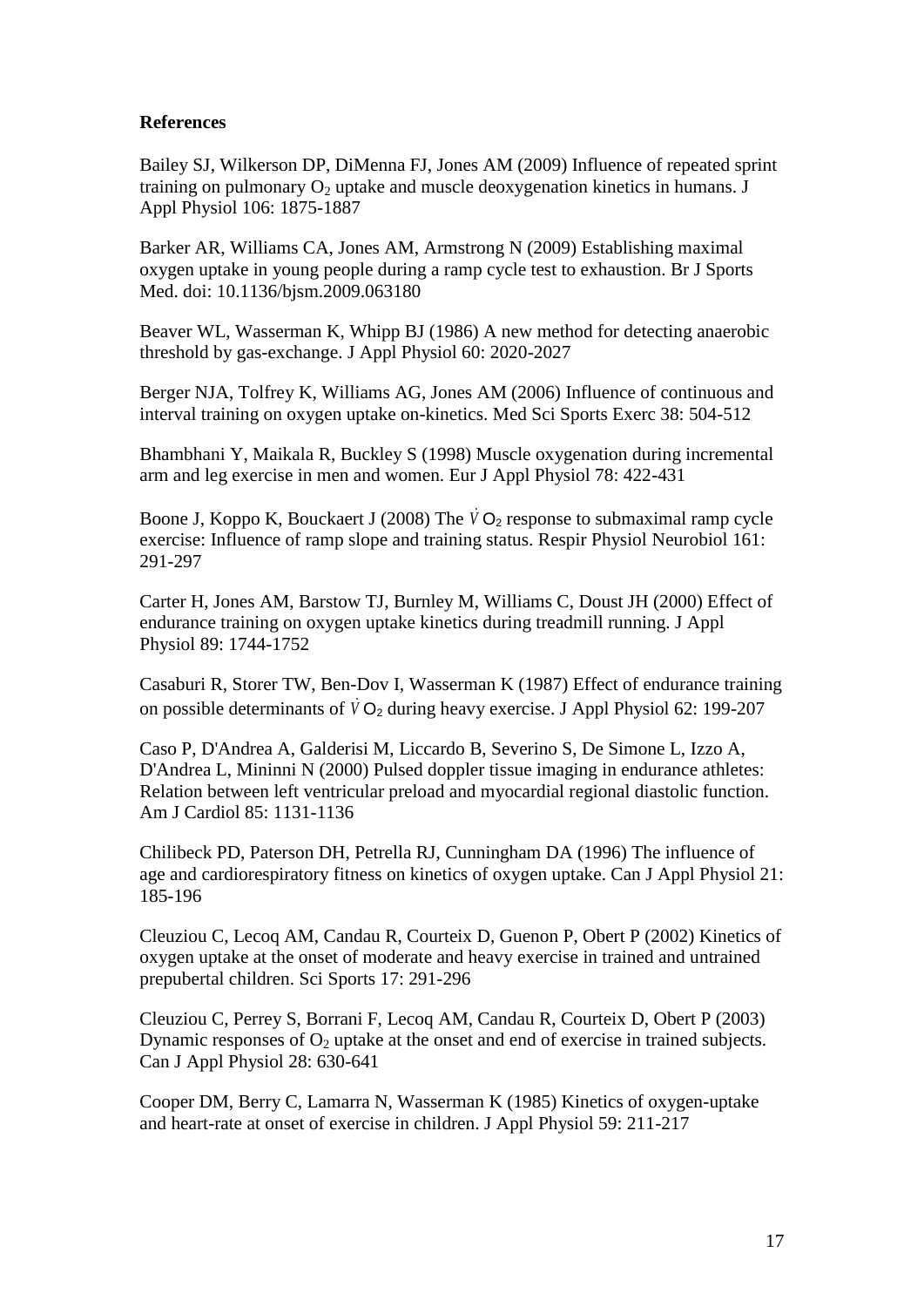Crow MT, Kushmerick MJ (1982) Chemical energetics of slow-twitch and fast-twitch muscles of the mouse. J Gen Physiol 79: 147-166

Daly RM, Rich PA, Klein R (1998) Hormonal responses to physical training in highlevel peripubertal male gymnasts. Eur J Appl Physiol Occup Physiol 79: 74-81

Davis JA, Vodak P, Wilmore JH, Vodak J, Kurtz P (1976) Anaerobic threshold and maximal aerobic power for 3 modes of exercise. J Appl Physiol 41: 544-550

Eriksson BO, Gollnick PD, Saltin B (1973) Muscle metabolism and enzyme activities after training in boys 11-13 years old. Acta Physiol Scand 87: 485-497

Fawkner S, Armstrong N (2003) Oxygen uptake kinetic response to exercise in children. Sports Med 33: 651-669

Fawkner S, Armstrong N (2004a) Longitudinal changes in the kinetic response to heavy-intensity exercise in children. J Appl Physiol 97: 460-466

Fawkner S, Armstrong N (2004b) Modelling the  $\dot{V}O_2$  kinetic response to heavy intensity exercise in children. Ergonomics 47: 1517-1527

Fawkner S, Armstrong N (2004c) Sex differences in the oxygen uptake kinetic response to heavy-intensity exercise in prepubertal children. Eur J Appl Physiol 93: 210-216

Fawkner S, Armstrong N (2007) Can we confidently study  $\dot{V}O_2$  kinetics in young people? J Sport Sci Med 6: 277-285

Fawkner S, Armstrong N, Potter CR, Welsman J (2002) Oxygen uptake kinetics in children and adults after the onset of moderate-intensity exercise. J Sports Sci 20: 319-326

Figueira TR, Caputo F, Machado CEP, Denadai BS (2008) Aerobic fitness level typical of elite athletes is not associated with even faster  $\dot{V}O_2$  kinetics during cycling exercise. J Sport Sci Med 7: 132-138

Fournier M, Ricci J, Taylor AW, Ferguson RJ, Montpetit RR, Chaitman BR (1982) Skeletal-muscle adaptation in adolescent boys - sprint and endurance training and detraining. Med Sci Sports Exerc 14: 453-456

George KP, Wolfe LA, Burggraf GW (1991) The athletic heart syndrome - a critical review. Sports Med 11: 300-330

Holloszy JO (1967) Biochemical adaptations in muscle - effects of exercise on mitochondrial oxygen uptake and respiratory enzyme activity in skeletal muscle. J Biol Chem 242: 2278-&

Johnson MA, Polgar J, Weightma.D, Appleton D (1973) Data on distribution of fiber types in 36 human muscles - autopsy study. J Neurol Sci 18: 111-129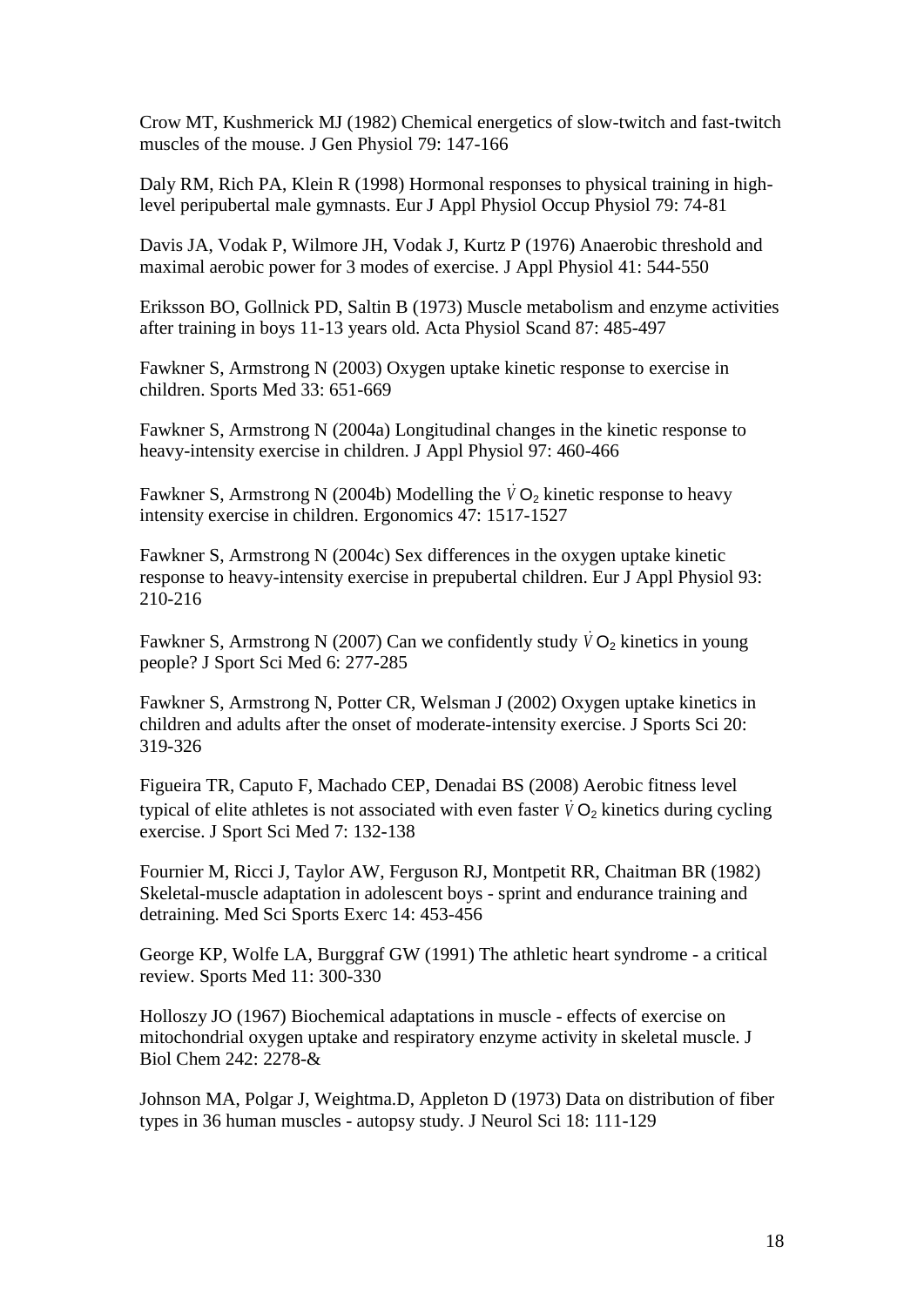Jones AM, Burnley M (2005) Effect of exercise modality on  $\dot{V}O_2$  kinetics. In: Jones AM, Poole DC (eds) Oxygen Uptake Kinetics in Sport, Exercise and Medicine. Routledge, London, pp. 95-114

Jones AM, Koppo K (2005) Effect of training on  $\dot{V}O_2$  kinetics and performance. In: Jones AM, Poole DC (eds) Oxygen Uptake Kinetics in Sport, Exercise and Medicine. Routledge, London, pp. 373-397

Jones AM, Poole DC (2005) Oxygen Uptake Kinetics in Sport, Exercise and Medicine. Routledge, London

Katch VL (1983) Physical conditioning of children. J Adolesc Health 3: 241-246

Koga S, Shiojiri T, Shibasaki M, Fukuba Y, Fukuoka Y, Kondo N (1996) Kinetics of oxygen uptake and cardiac output at onset of arm exercise. Respir Physiol 103: 195- 202

Koga S, Shiojiri T, Shibasaki M, Kondo N, Fukuba Y, Barstow TJ (1999) Kinetics of oxygen uptake during supine and upright heavy exercise. J Appl Physiol 87: 253-260

Koppo K, Bouckaert J (2005) Prior arm exercise speeds the  $\overline{V}O_2$  kinetics during arm exercise above the heart level. Med Sci Sports Exerc 37: 613-619

Koppo K, Bouckaert J, Jones AM (2002) Oxygen uptake kinetics during highintensity arm and leg exercise. Respir Physiol Neurobiol 133: 241-250

Koppo K, Bouckaert J, Jones AM (2004) Effects of training status and exercise intensity on phase II *V* O<sub>2</sub> kinetics. Med Sci Sports Exerc 36: 225-232

Krustrup P, Secher NH, Relu MU, Hellsten Y, Soderlund K, Bangsbo J (2008) Neuromuscular blockade of slow twitch muscle fibres elevates muscle oxygen uptake and energy turnover during submaximal exercise in humans. J Physiol-London 586: 6037-6048

MacPhee SL, Shoemaker JK, Paterson DH, Kowalchuk JM (2005) Kinetics of  $O_2$ uptake, leg blood flow, and muscle deoxygenation are slowed in the upper compared with lower region of the moderate-intensity exercise domain. J Appl Physiol 99: 1822-1834

Mahon AD (2008) Aerobic training. In: Armstrong N, van Mechelen W (eds) Paediatric Exercise Science and Medicine. Oxford University Press, Oxford, pp. 513- 529

Meyer RA (1988) A linear-model of muscle respiration explains monoexponential phosphocreatine changes. Am J Physiol 254: C548-C553

Mirwald RL, Baxter-Jones ADG, Bailey DA, Beunen GP (2002) An assessment of maturity from anthropometric measurements. Med Sci Sports Exerc 34: 689-694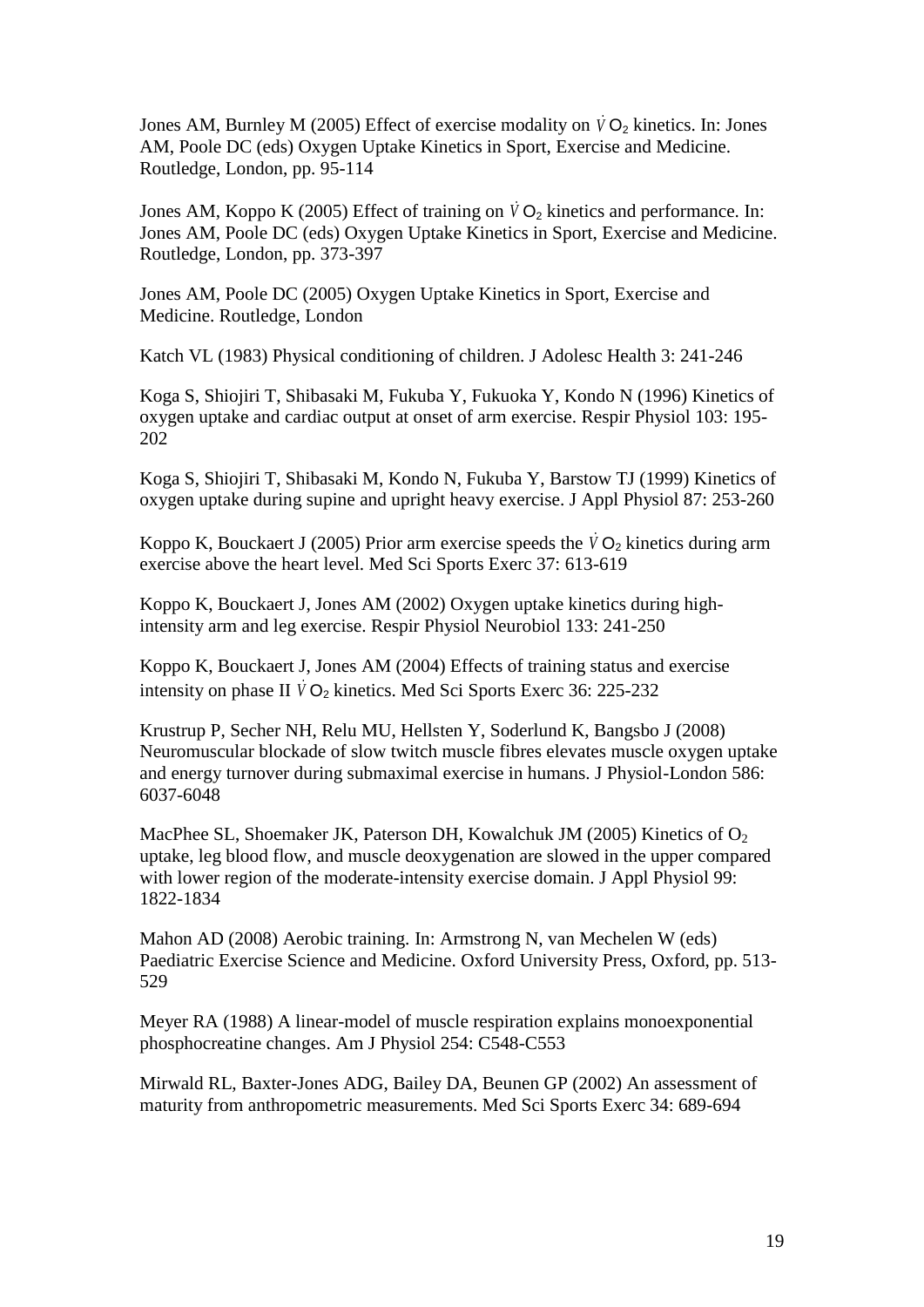Mogensen M, Bagger M, Pedersen PK, Fernstrom M, Sahlin K (2006) Cycling efficiency in humans is related to low UCP3 content and to type I fibres but not to mitochondrial efficiency. J Physiol-London 571: 669-681

Norris SR, Petersen SR (1998) Effects of endurance training on transient oxygen uptake responses in cyclists. J Sports Sci 16: 733-738

Nottin S, Nguyen LD, Terbah M, Obert P (2004) Left ventricular function in endurance-trained children by tissue Doppler imaging. Med Sci Sports Exerc 36: 1507-1513

Nottin S, Vinet A, Stecken F, N'Guyen LD, Ounissi F, Lecoq AM, Obert P (2002) Central and peripheral cardiovascular adaptations to exercise in endurance-trained children. Acta Physiol Scand 175: 85-92

Obert P, Cleuziou C, Candau R, Courteix D, Lecoq AM, Guenon P (2000) The slow component of  $O_2$  uptake kinetics during high-intensity exercise in trained and untrained prepubertal children. Int J Sports Med 21: 31-36

Obert P, Mandigouts S, Nottin S, Vinet A, N'Guyen LD, Lecoq AM (2003) Cardiovascular responses to endurance training in children: effect of gender. Eur J Clin Invest 33: 199-208

Obert P, Nottin S, Baquet G, Thevenet D, Gamelin FX, Berthoin S (2009) Two months of endurance training does not alter diastolic function evaluated by TDI in 9- 11-year-old boys and girls. Br J Sports Med 43: 132-135

Ogita F, Hara M, Tabata I (1996) Anaerobic capacity and maximal oxygen uptake during arm stroke, leg kicking and whole body swimming. Acta Physiol Scand 157: 435-441

Phillips SM, Green HJ, MacDonald MJ, Hughson RL (1995) Progressive effect of endurance training on  $\dot{V}O_2$  kinetics at the onset of submaximal exercise. J Appl Physiol 79: 1914-1920

Poole DC, Barstow TJ, McDonough P, Jones AM (2008a) Control of oxygen uptake during exercise. Med Sci Sports Exerc 40: 462-474

Poole DC, Kindig CA, Behnke BJ, Jones AM (2005) Oxygen uptake kinetics in different species: a brief review. Equine Comp Exerc Physiol 2: 1-15

Poole DC, Wilkerson DP, Jones AM (2008b) Validity of criteria for establishing maximal  $O<sub>2</sub>$  uptake during ramp exercise tests. Eur J Appl Physiol 102: 403-410

Powers SK, Dodd S, Beadle RE (1985) Oxygen uptake kinetics in trained athletes differing in  $\dot{V}O_2$  max. Eur J Appl Physiol 54: 306-308

Pringle JSM, Doust JH, Carter H, Tolfrey K, Campbell IT, Jones AM, Sakkas GK (2003) Oxygen uptake kinetics during moderate, heavy and severe intensity 'submaximal' exercise in humans: the influence of muscle fibre type and capillarisation. Eur J Appl Physiol 89: 289-300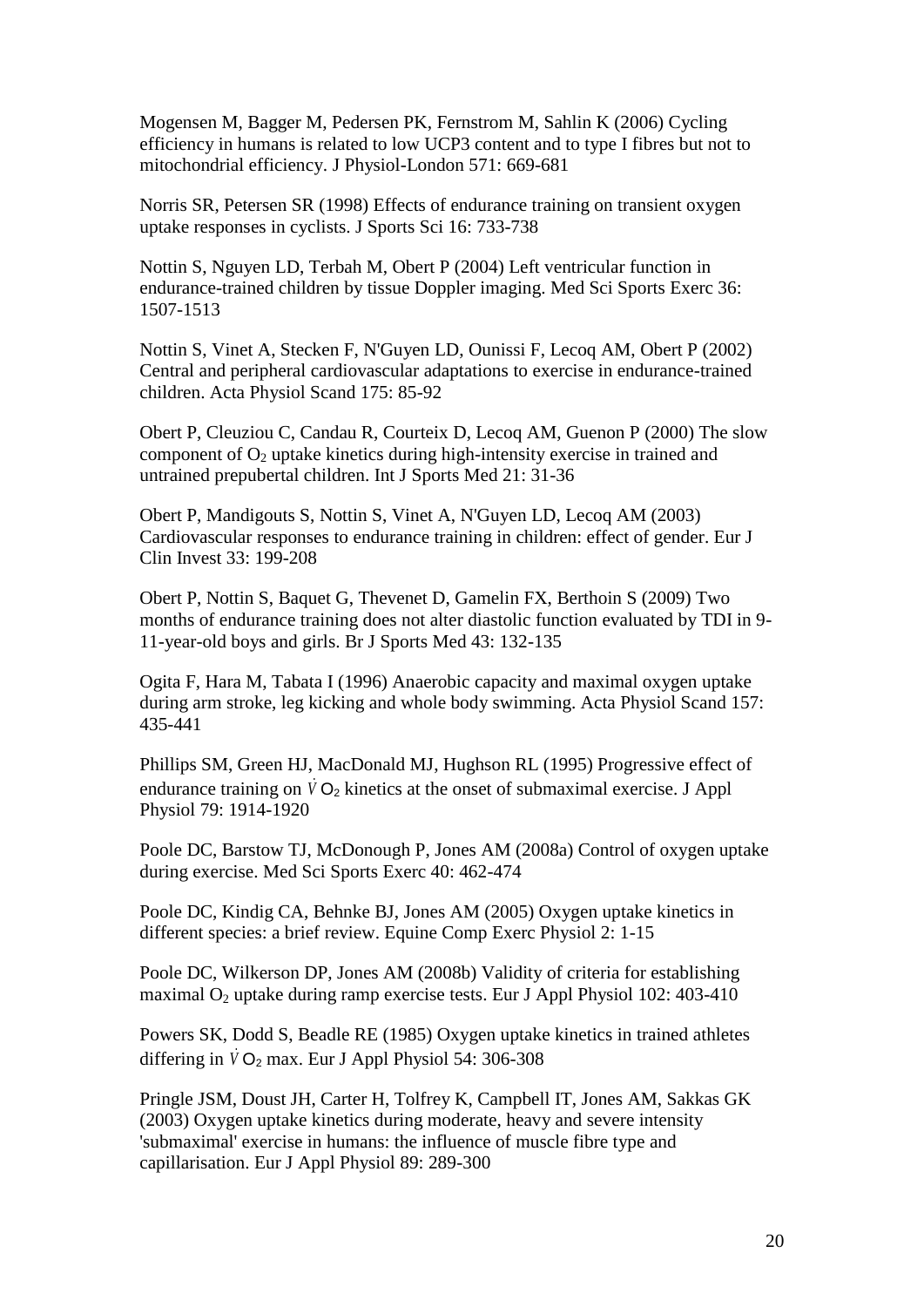Rowland T, Bougault V, Walther G, Nottin S, Vinett A, Obert P (2009) Cardiac responses to swim bench exercise in age-group swimmers and non-athletic children. J Sci Med Sport 12: 266-272

Rowland TW, Unnithan VB, Macfarlane NG, Gibson NG, Paton JY (1994) Clinical manifestations of the athletes heart in prepubertal male runners. Int J Sports Med 15: 515-519

Russell AP, Wadley G, Hesselink MKC, Schaart G, Lo S, Leger B, Garnham A, Kornips E, Cameron-Smith D, Giacobino JP, Muzzin P, Snow R, Schrauwen P (2003) UCP3 protein expression is lower in type I, IIa and IIx muscle fiber types of endurance-trained compared to untrained subjects. Pflugers Arch 445: 563-569

Saltin B, Gollnick PD (1983) Skeletal muscle adaptability: significance for metabolism and performance. In: Peachy LD (ed) Handbook of Physiology. Physiological Society, Bethesda, MD, pp. 555-631

Schneider DA, Wing AN, Morris NR (2002) Oxygen uptake and heart rate kinetics during heavy exercise: a comparison between arm cranking and leg cycling. Eur J Appl Physiol 88: 100-106

Shephard RJ (1992) Effectiveness of training programmes for prepubescent children. Sports Med 13: 194-213

Smith PM, Amaral I, Doherty M, Price MJ, Jones AM (2006a) The influence of ramp rate on  $\dot{V}O_2$  peak and "excess"  $\dot{V}O_2$  during arm crank ergometry. Int J Sports Med 27: 610-616

Smith PM, McCrindle E, Doherty M, Price MJ, Jones AM (2006b) Influence of crank rate on the slow component of pulmonary  $O_2$  uptake during heavy arm-crank exercise. Appl Physiol Nutr Metab 31: 292-301

Tanner JM (1962) Growth of Adolescence. Blackwell Scientific, Oxford

Tsolakis C, Vagenas G, Dessypris A (2003) Growth and anabolic hormones, leptin, and neuromuscular performance in moderately trained prepubescent athletes and untrained boys. J Strength Cond Res 17: 40-46

Turner DL, Hoppeler H, Claassen H, Vock P, Kayser B, Schena F, Ferretti G (1997) Effects of endurance training on oxidative capacity and structural composition of human arm and leg muscles. Acta Physiol Scand 161: 459-464

Welsman J, Bywater K, Farr C, Welford D, Armstrong N (2005) Reliability of peak  $\dot{V}$  O<sub>2</sub> and maximal cardiac output assessed using thoracic bioimpedance in children. Eur J Appl Physiol 94: 228-234

Welsman JR, Armstrong N (2000) Statistical techniques for interpreting body sizerelated exercise performance during growth. Pediatr Exerc Sci 12: 112-127

Welsman JR, Armstrong N, Chedzoy S, Withers S (1996) Aerobic training in 10 year old and adult females. Med Sci Sports Exerc 28: 3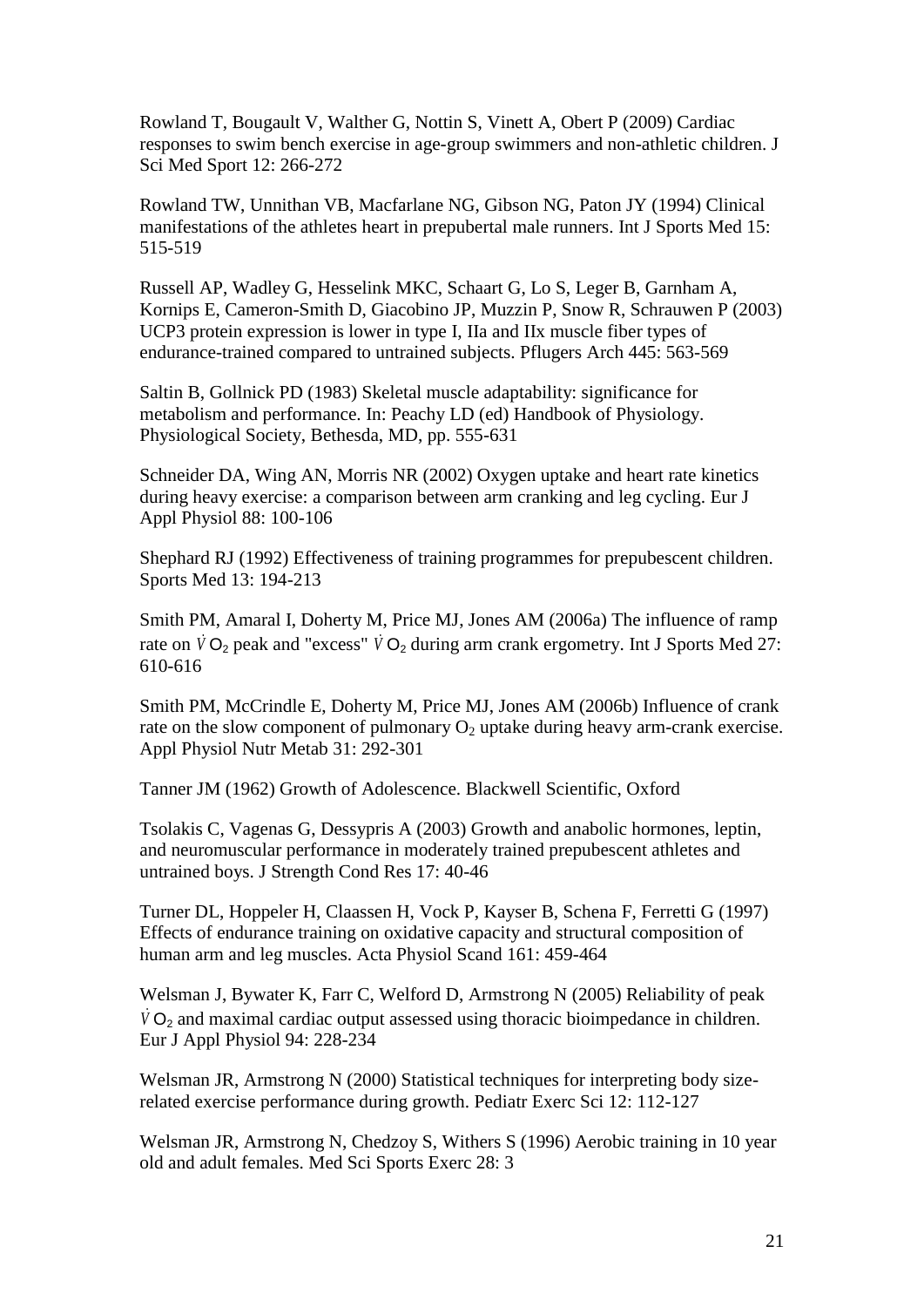Whipp BJ, Ward SA (1990) Physiological determinants of pulmonary gas-exchange kinetics during exercise. Med Sci Sports Exerc 22: 62-71

Zakas A, Mandroukas K, Karamouzis G, Panagiotopoulou G (1994) Physical training, growth hormone and testosterone levels and blood pressure in prepubertal, pubertal and adolescent boys. Scand J Med Sci Sports 4: 113-118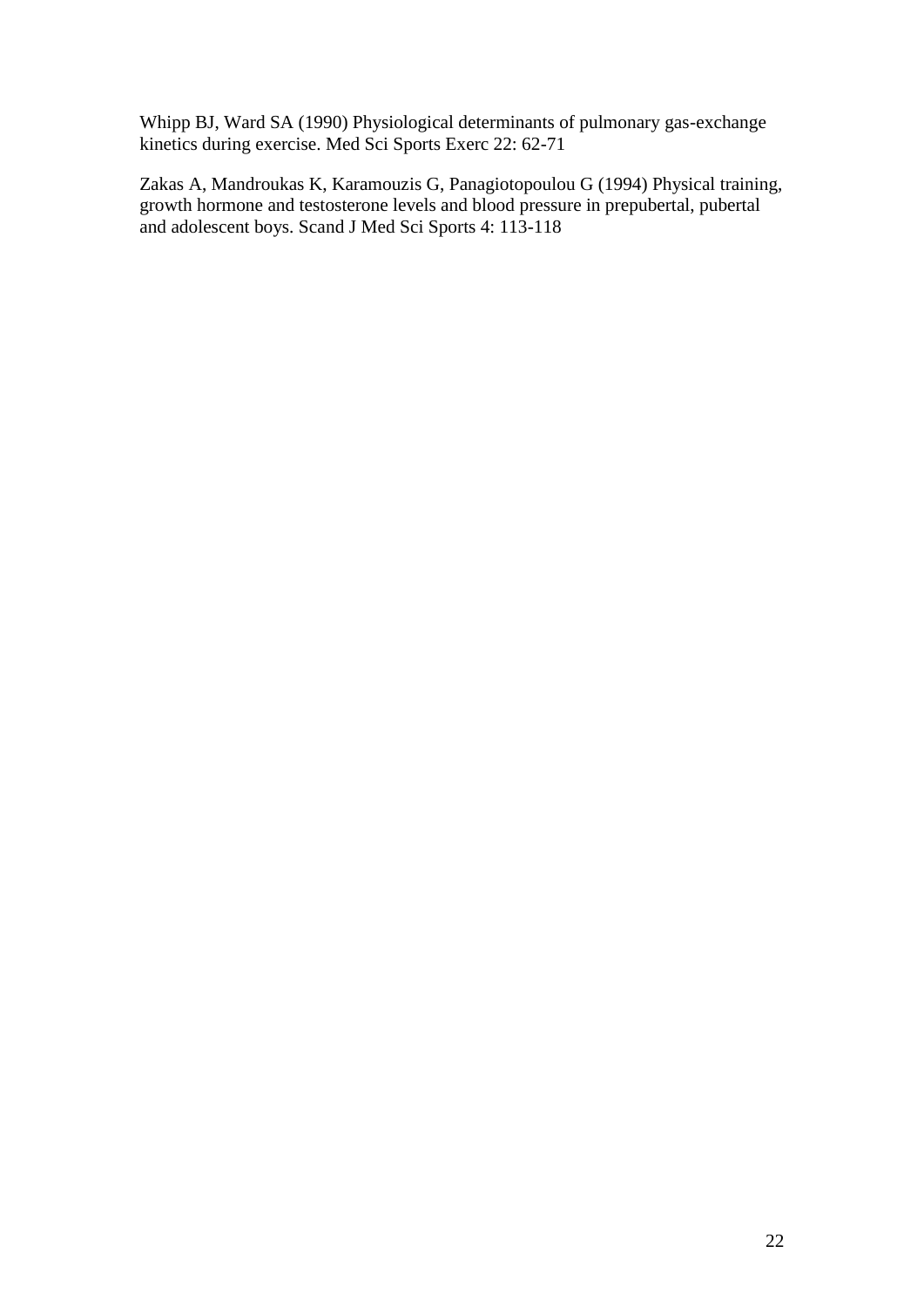# **Table 1**. Morphological characteristics of participants

|                       | <b>Trained</b>  | <b>Untrained</b> |
|-----------------------|-----------------|------------------|
| Age $(y)$             | $11.4 \pm 0.7$  | $11.5 \pm 0.6$   |
| Stature $(m)$         | $1.48 \pm 0.06$ | $1.52 \pm 0.05$  |
| Mass (kg)             | $39.9 \pm 6.9$  | $43.2 \pm 8.6$   |
| Sum of skinfolds (mm) | $36.4 \pm 14.6$ | $43.8 \pm 25.6$  |
| Years to PHV $(y)$    | $-0.46 \pm 0.5$ | $-0.31 \pm 0.45$ |

*Values are mean ± SD. No significant differences were present. N = 8*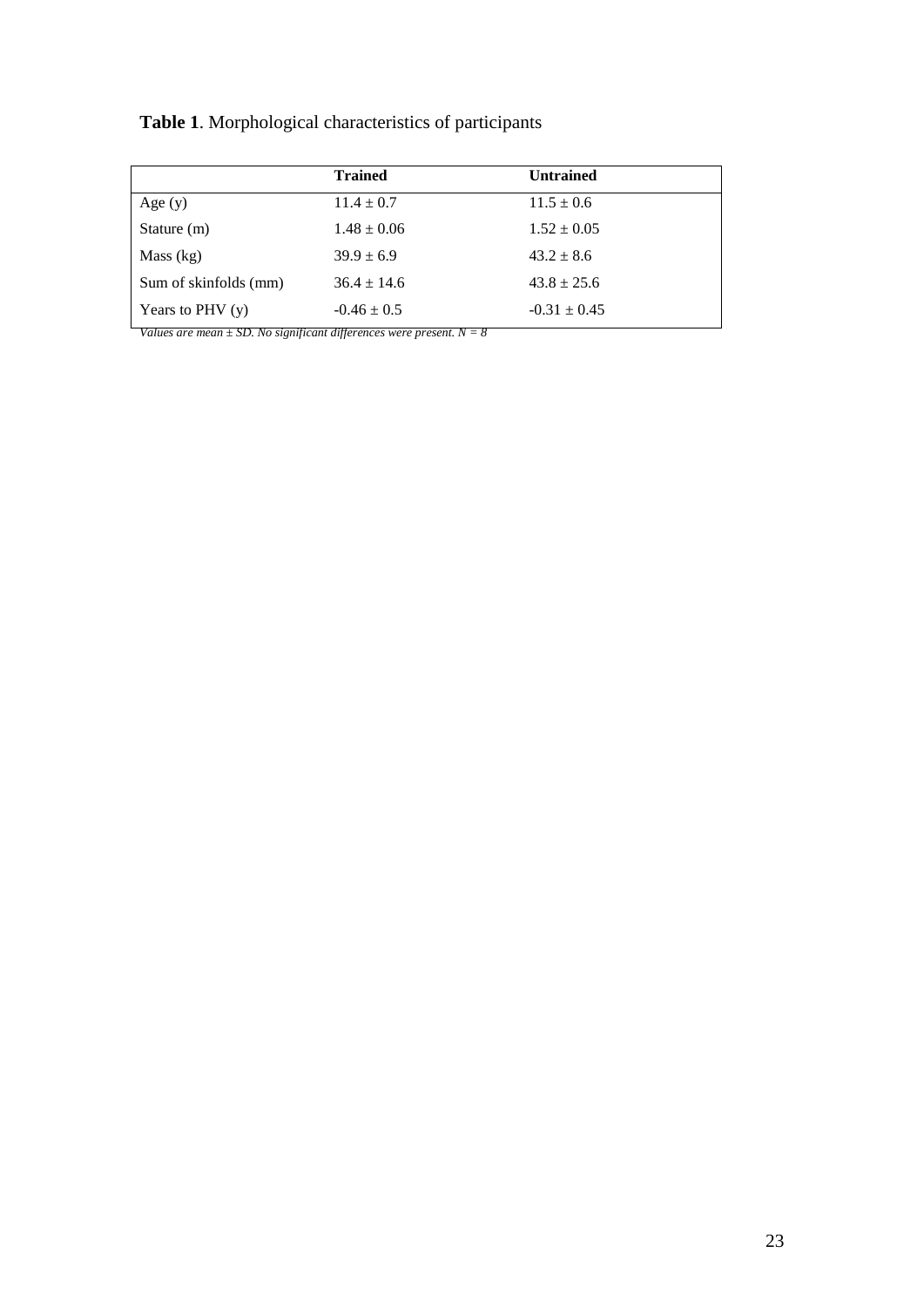**Table 2**. Peak physiological responses to exercise on a cycle and upper body ergometer in trained and untrained girls

|                                                              | <b>Cycle Ergometry</b> |                 | <b>Upper body Ergometry</b>  |                    |
|--------------------------------------------------------------|------------------------|-----------------|------------------------------|--------------------|
|                                                              | Trained                | Untrained       | Trained                      | Untrained          |
| Peak $\hat{V}O_2$ (L.min <sup>-1</sup> )                     | $1.69 \pm 0.23$        | $1.60 \pm 0.30$ | $1.13 \pm 0.13$ <sup>#</sup> | $1.09 \pm 0.19$ ## |
| Peak $\sqrt{V}O_2$ (mL.kg <sup>-1</sup> .min <sup>-1</sup> ) | $42.9 \pm 4.9$         | $37.8 \pm 7.7$  | $29.0 \pm 5.5$ <sup>#</sup>  | $25.4 \pm 2.9$ *** |
| Peak $VO_2$ (mL.kg <sup>-0.56</sup> .min <sup>-1</sup> )     | $311 \pm 30$           | $285 \pm 47$    | $260 \pm 33$ <sup>#</sup>    | $242 \pm 31$       |
| Peak HR $(b.min-1)$                                          | $192 \pm 7$            | $195 \pm 8$     | $177 \pm 6$ <sup>#</sup>     | $180 \pm 17$ ##    |
| Peak RER                                                     | $1.11 \pm 0.08$        | $1.18 \pm 0.13$ | $1.07 \pm 0.05$              | $1.16 \pm 0.12$    |
| Peak blood [lactate] (mM)                                    | $5.0 \pm 0.9$          | $5.3 \pm 1.2$   | $3.7 \pm 0.6$                | $3.9 \pm 0.7$      |
| Peak WR (W)                                                  | $142 \pm 12$           | $132 \pm 25$    | $59 \pm 6$                   | $58 \pm 11$        |
| GET $(L.min^{-1})$                                           | $0.84 \pm 0.06$        | $0.88 \pm 0.17$ | $0.53 \pm 0.07$ <sup>#</sup> | $0.57 \pm 0.10$ ## |
| GET (% peak $\dot{V}O_2$ )                                   | $51 \pm 7$             | $58 \pm 3$      | $50 \pm 9$                   | $54 \pm 5$         |

*Values are mean ± SD. HR, heart rate; RER, respiratory exchange ratio; blood [lactate], blood lactate concentration; WR, work* 

*rate; GET, gas exchange threshold. N = 8*

*# Significant difference between modes in trained children (P < 0.01)*

*## Significant difference between modes in untrained children (P < 0.01)*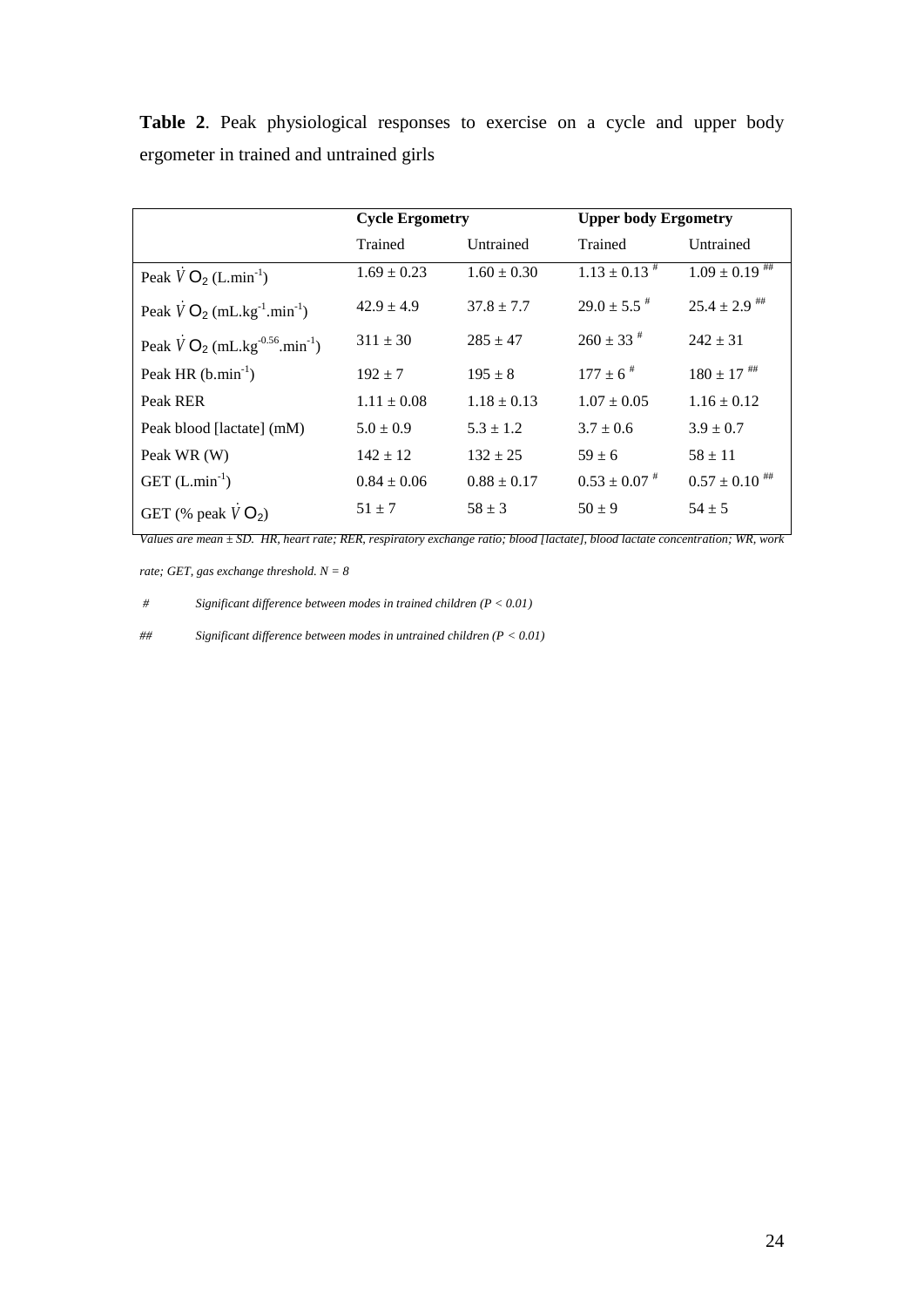**Table 3**. Oxygen uptake kinetics and blood [lactate] during heavy-intensity exercise on a cycle and upper body ergometer in trained and untrained girls

|                                                                       | <b>Cycle Ergometry</b> |                 | <b>Upper Body Ergometry</b>  |                                  |
|-----------------------------------------------------------------------|------------------------|-----------------|------------------------------|----------------------------------|
|                                                                       | Trained                | Untrained       | Trained                      | Untrained                        |
| Baseline $\overline{V}O_2$ (L.min <sup>-1</sup> )                     | $0.44 \pm 0.04$        | $0.55 \pm 0.06$ | $0.34 \pm 0.02$ <sup>#</sup> | $0.40 \pm 0.05$ <sup>**,##</sup> |
| Phase II time delay (s)                                               | $11 \pm 3$             | $12 \pm 3$      | $12 \pm 2$                   | $9 \pm 4$                        |
| Phase II $\tau$ (s)                                                   | $25 \pm 5$             | $25 + 7$        | $25 + 3$                     | $37 \pm 6$ **, ##                |
| 95% confidence interval (s)                                           | $3 \pm 1$              | $4\pm0$         | $4 \pm 1$                    | $4\pm0$                          |
| Phase II amplitude $(L.min^{-1})$                                     | $0.83 \pm 0.16$        | $0.64 \pm 0.17$ | $0.45 \pm 0.07$ <sup>#</sup> | $0.51 \pm 0.18$                  |
| Phase II gain (mLO <sub>2</sub> .min <sup>-1</sup> .W <sup>-1</sup> ) | $9.2 \pm 0.9$          | $8.9 \pm 2.7$   | $12.2 \pm 2.5$ <sup>#</sup>  | $12.5 \pm 1.9$ ***               |
| Slow component amplitude $(L.min^{-1})$                               | $0.08 \pm 0.04$        | $0.06 \pm 0.03$ | $0.05 \pm 0.4$               | $0.05 \pm 0.02$                  |
| Slow component amplitude (% end exercise $VO_2$ )                     | $10 \pm 4$             | $9 \pm 5$       | $9 \pm 5$                    | $8 \pm 2$                        |
| End-exercise $\dot{V}O_2$ (L.min <sup>-1</sup> )                      | $1.35 \pm 0.19$        | $1.26 \pm 0.17$ | $0.83 \pm 0.09$ <sup>#</sup> | $0.95 \pm 0.23$ ##               |
| Blood [lactate] (mM)                                                  | $3.9 \pm 0.9$          | $4.1 \pm 1.4$   | $2.7 \pm 0.6$ <sup>#</sup>   | $3.3 \pm 1.0$                    |

*Values are mean*  $\pm$  *SD. τ, time constant; blood [lactate], blood lactate concentration.*  $N = 8$ 

*\* Significant difference between trained and untrained in cycle ergometer response (P < 0.01*

*\*\* Significant difference between trained and untrained in upper body response (P < 0.01)*

*# Significant difference between modes in trained children (P < 0.01)*

*## Significant difference between modes in untrained children (P < 0.01)*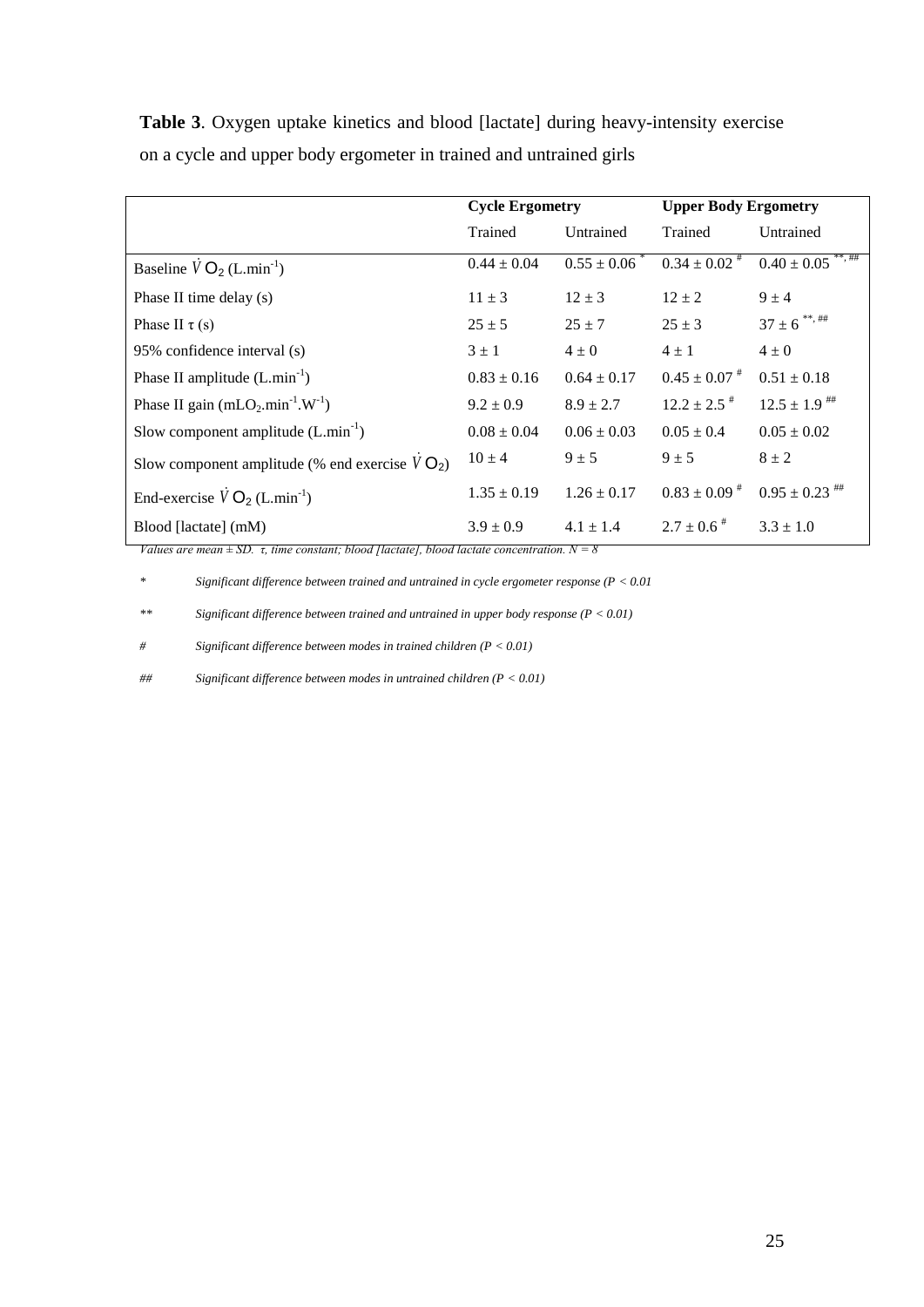**Table 4**. Heart rate kinetics during heavy-intensity exercise on a cycle and upper body ergometer in trained and untrained girls

|                                      | <b>Cycle Ergometry</b> |                          | <b>Upper Body Ergometry</b> |                               |
|--------------------------------------|------------------------|--------------------------|-----------------------------|-------------------------------|
|                                      | Trained                | Untrained                | Trained                     | Untrained                     |
| HR baseline $(b.min^{-1})$           | $91 \pm 8$             | $112 \pm 9$ <sup>*</sup> | $93 \pm 6$                  | $101 \pm 5$ <sup>***,##</sup> |
| HR phase II $\tau(s)$                | $31 \pm 11$            | $47 \pm 9$ <sup>*</sup>  | $33 \pm 8$                  | $43 \pm 4$ **                 |
| HR phase II amplitude $(b.min^{-1})$ | $62 \pm 8$             | $54 \pm 10$              | $48 \pm 7$ <sup>#</sup>     | $41 \pm 10$ ##                |
| End-exercise HR $(b.min-1)$          | $169 \pm 9$            | $179 \pm 9$              | $151 \pm 12$ <sup>#</sup>   | $157 \pm 17$ ***              |
| 95% confidence interval (s)          | $1 \pm 0$              | $2 \pm 1$                | $1 \pm 0$                   | $2 + 1$                       |

*Values are mean*  $\pm$  *SD. HR, heart rate; τ, time constant.*  $N = 8$ 

*\* Significant difference between trained and untrained in cycle ergometer response (P < 0.01)*

*\*\* Significant difference between trained and untrained in upper body response (P < 0.01)*

*# Significant difference between modes in trained children (P < 0.01)*

*## Significant difference between modes in untrained children (P < 0.01)*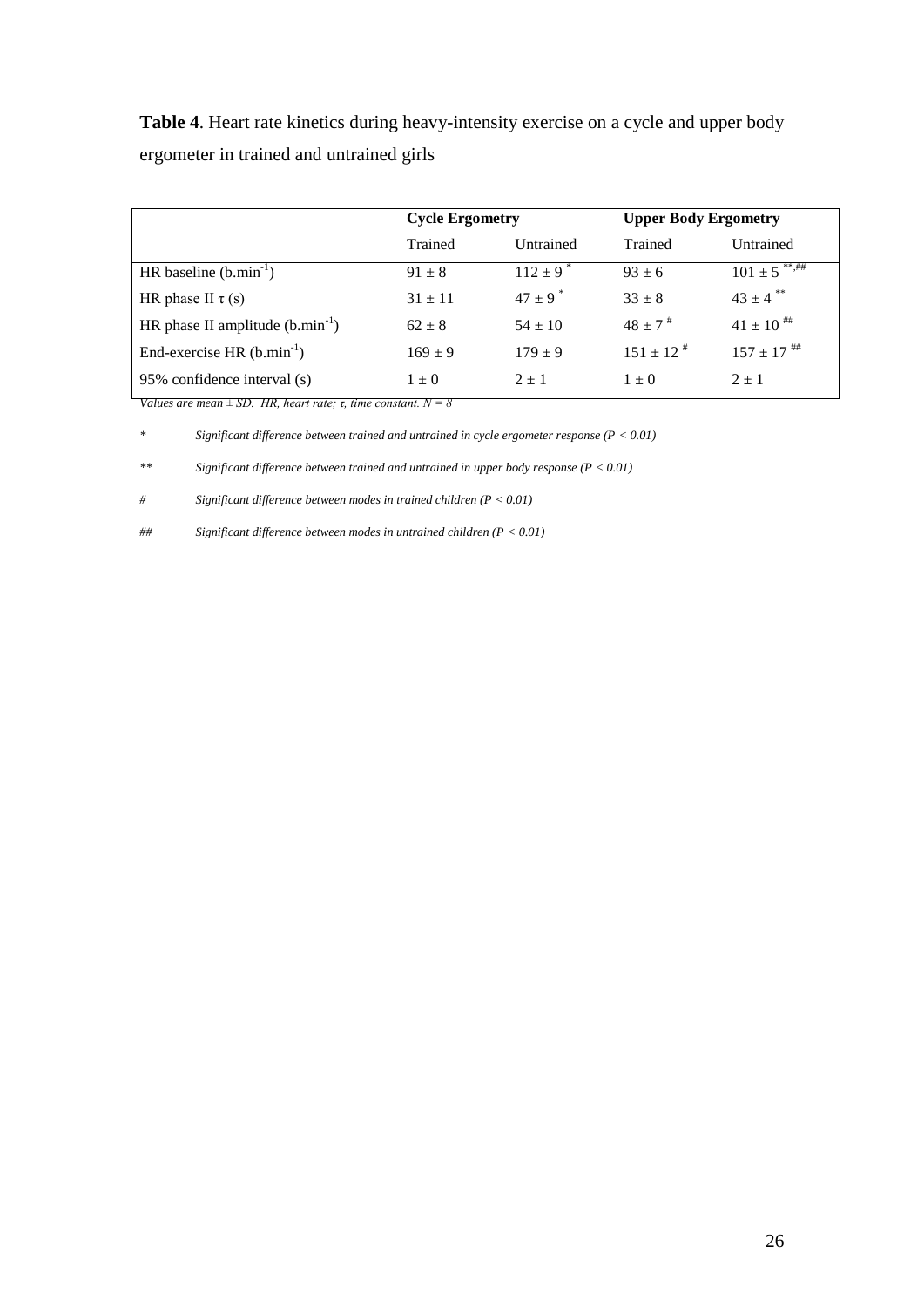## **Figures**

**Fig. 1**. Pulmonary oxygen uptake response to a step increment in work rate from an unloaded baseline to a heavy intensity work rate (40%∆) in a representative trained and untrained participant. Graph A shows the response during cycle ergometer exercise and graph B the response to upper body ergometer exercise. The data expressed as a percentage of the end exercise amplitude. The trained girls are shown as closed circles and the untrained girls are shown as open circles. The solid and dashed lines represent the mono-exponential model fit of the data. Note the significantly faster  $\tau$  in the trained participant during upper body exercise. For clarity, data are displayed as 5-s bin averages

**Fig. 2.** Heart rate response to a step increment in work rate from an unloaded baseline to a heavy intensity work rate (40%∆) in a representative trained and untrained participant. Graph A shows the response during cycle ergometer exercise and graph B the response to upper body ergometer exercise. The data expressed as a percentage of the primary phase amplitude. The trained girls are shown as closed circles and the untrained girls are shown as open circles. The solid and dashed lines represent the mono-exponential model fit of the data. Note the significantly faster  $\tau$  in the trained participant during both exercise modalities. For clarity, data are displayed as 5-s bin averages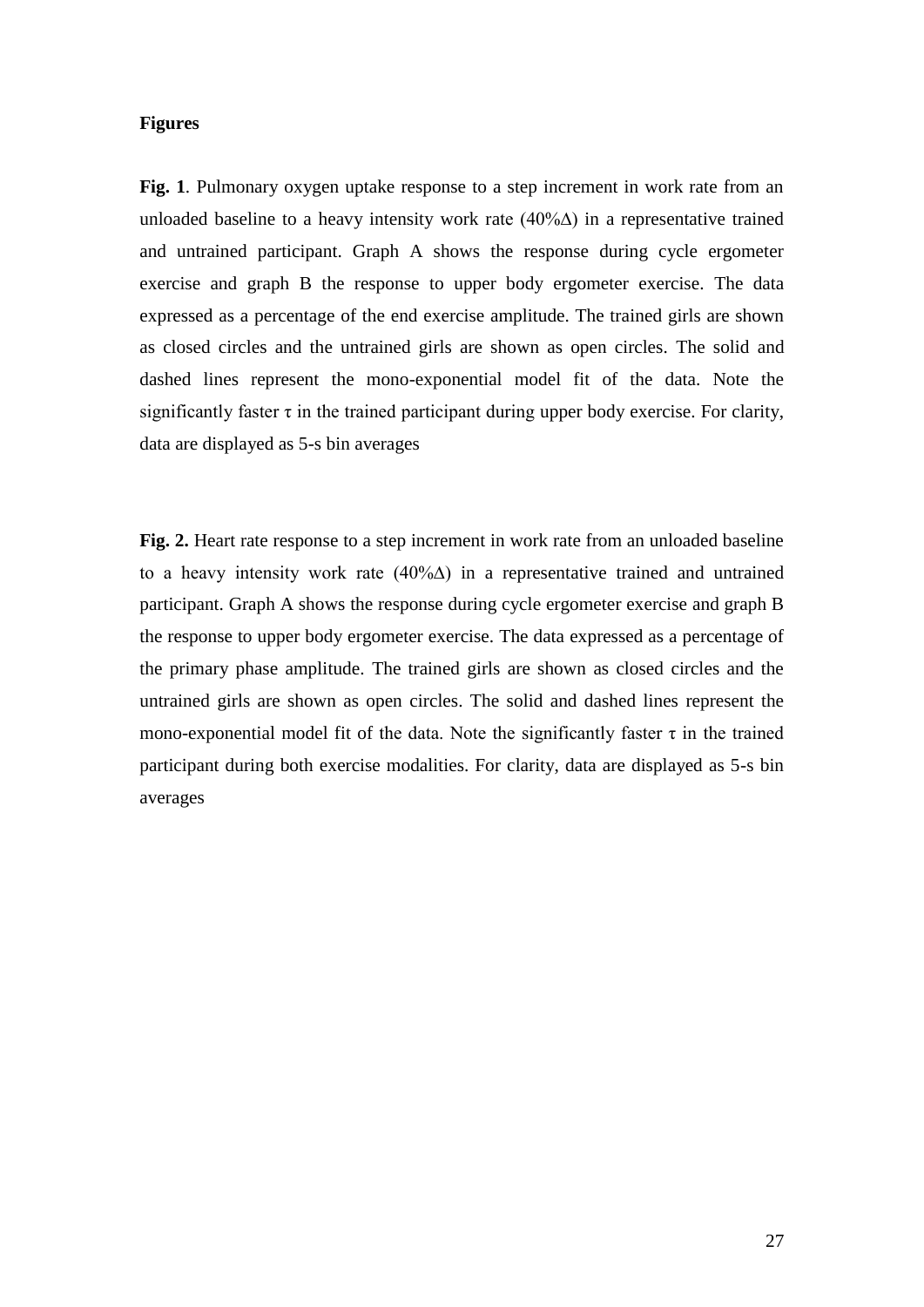